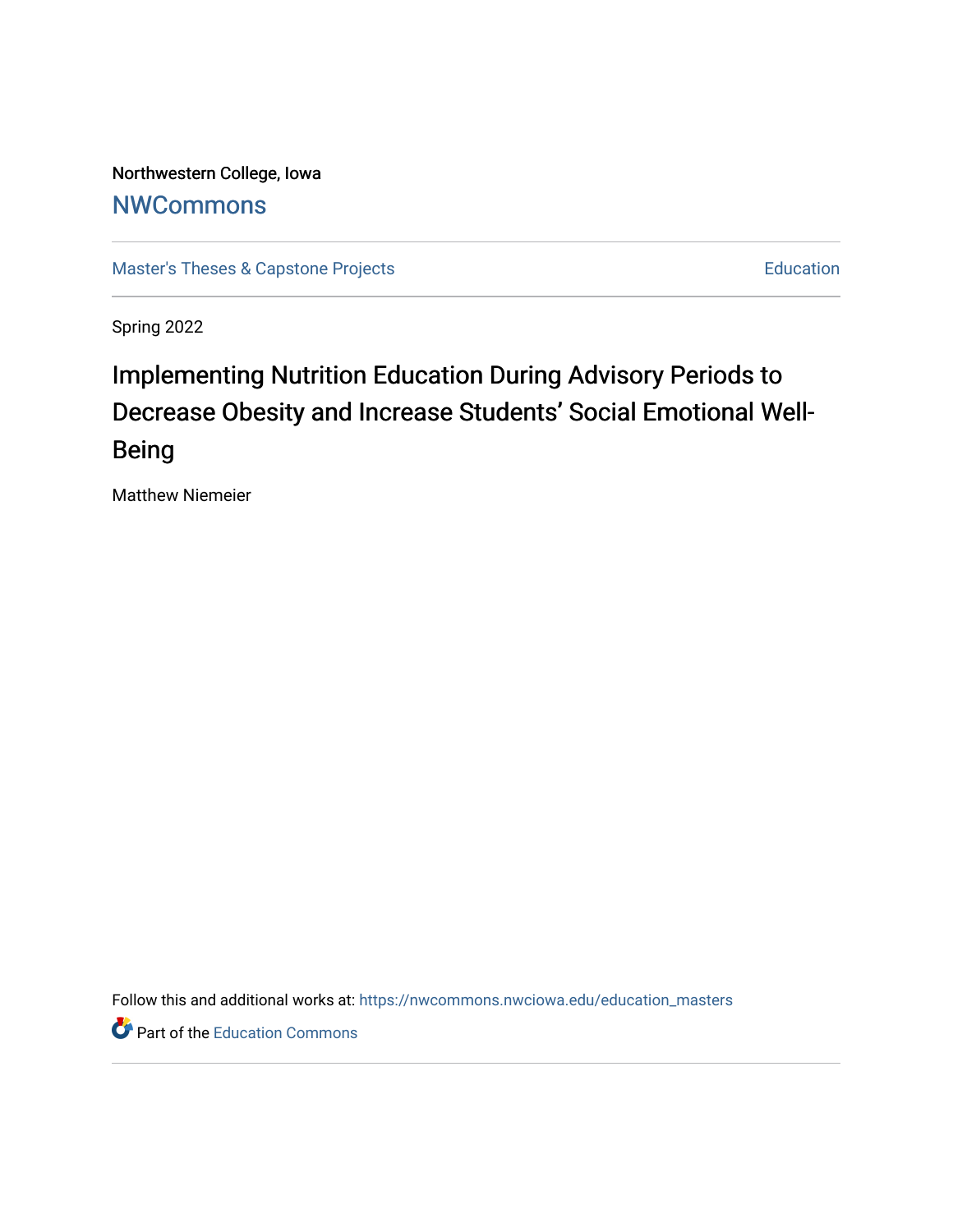Implementing Nutrition Education During Advisory Periods to Decrease Obesity and Increase

Students' Social Emotional Well-Being

Matthew Niemeier

Northwestern College

A School Improvement Project Presented

in Partial Fulfillment of the Requirements

For the Degree of Master of Education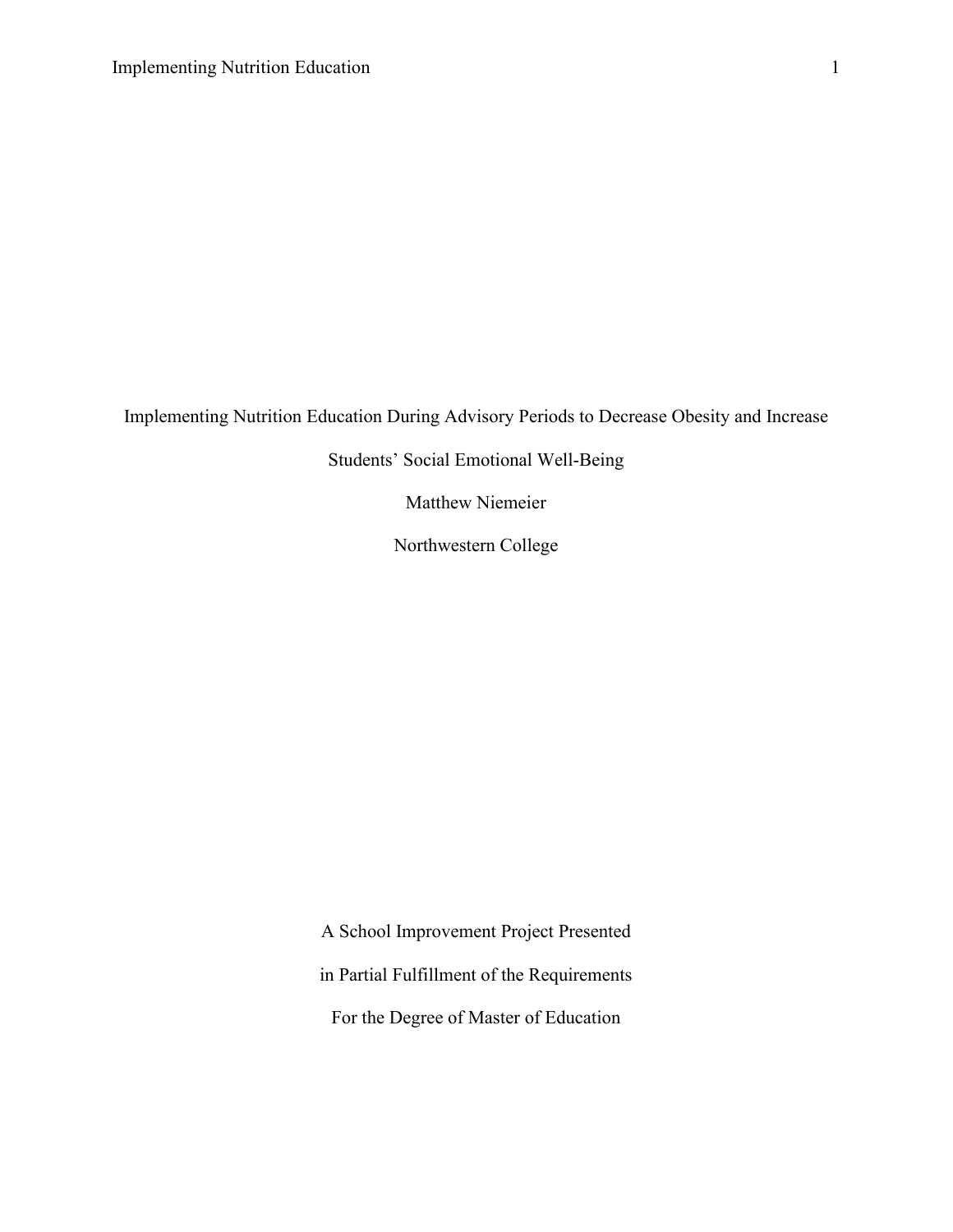#### **Abstract**

<span id="page-2-0"></span>Childhood obesity rates are at an all time high, and mental health issues are rising every day. Recently, Carl Sandburg High School has seen a steady increase of the number of students' with high Body Mass Index (BMI) and mental health struggles. This school improvement plan addresses the impact and role the school environment can have in decreasing students' BMI and increasing students' quality of life. The plan contains information on developing a nutrition education intervention program, as well as making changes to the school breakfast and lunch program and the food choices it provides students.

*Keywords:* nutrition education intervention, mental health, school food choices, healthy eating, school breakfast program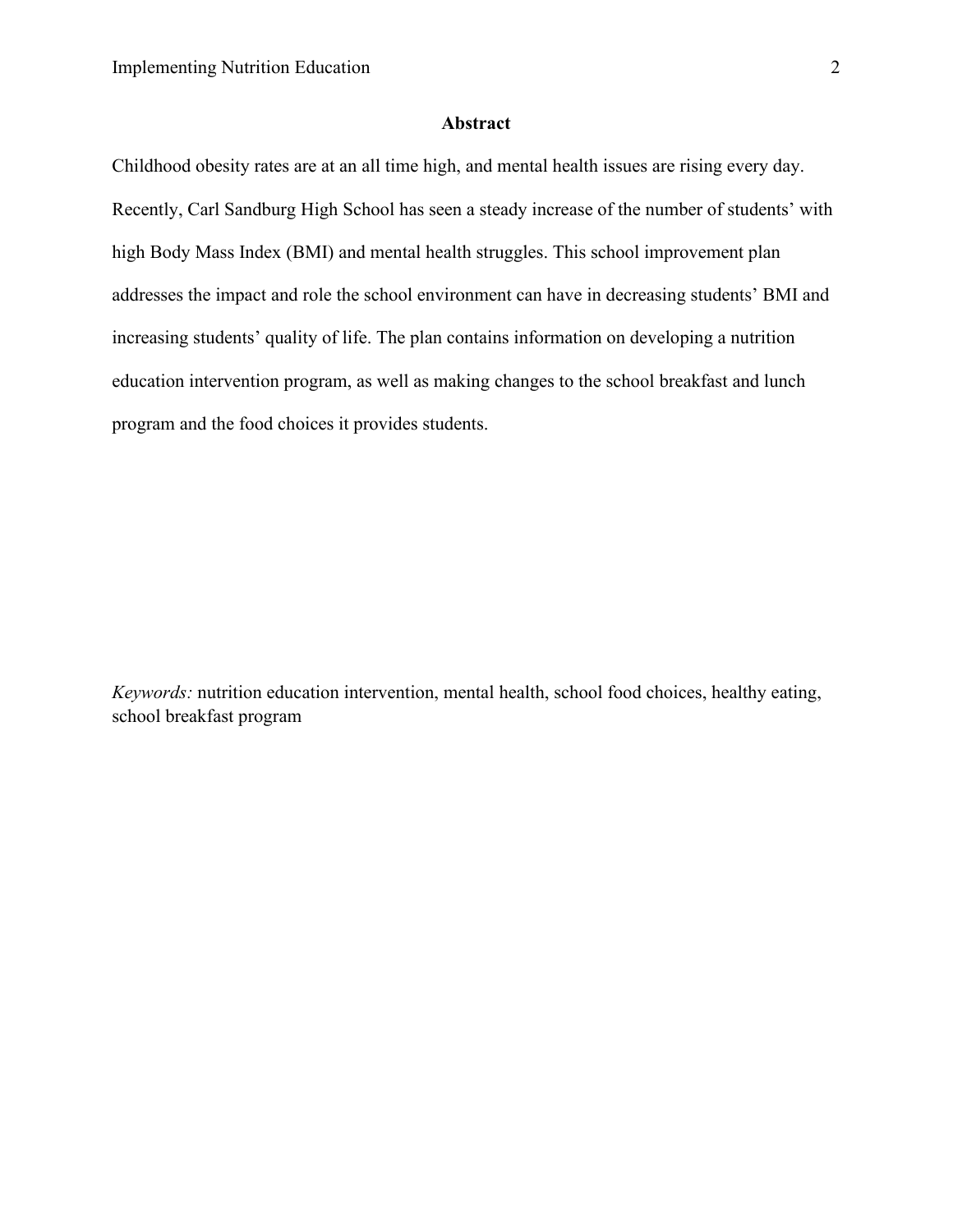### **Table of Contents**

| Abstract                 | $\overline{2}$ |
|--------------------------|----------------|
| Introduction             | $\overline{4}$ |
| Review of the Literature | 6              |
| Assessment               | 26             |
| Conclusion               | 29             |
| References               | 30             |
| Appendix A               | 35             |
| Appendix B               | 36             |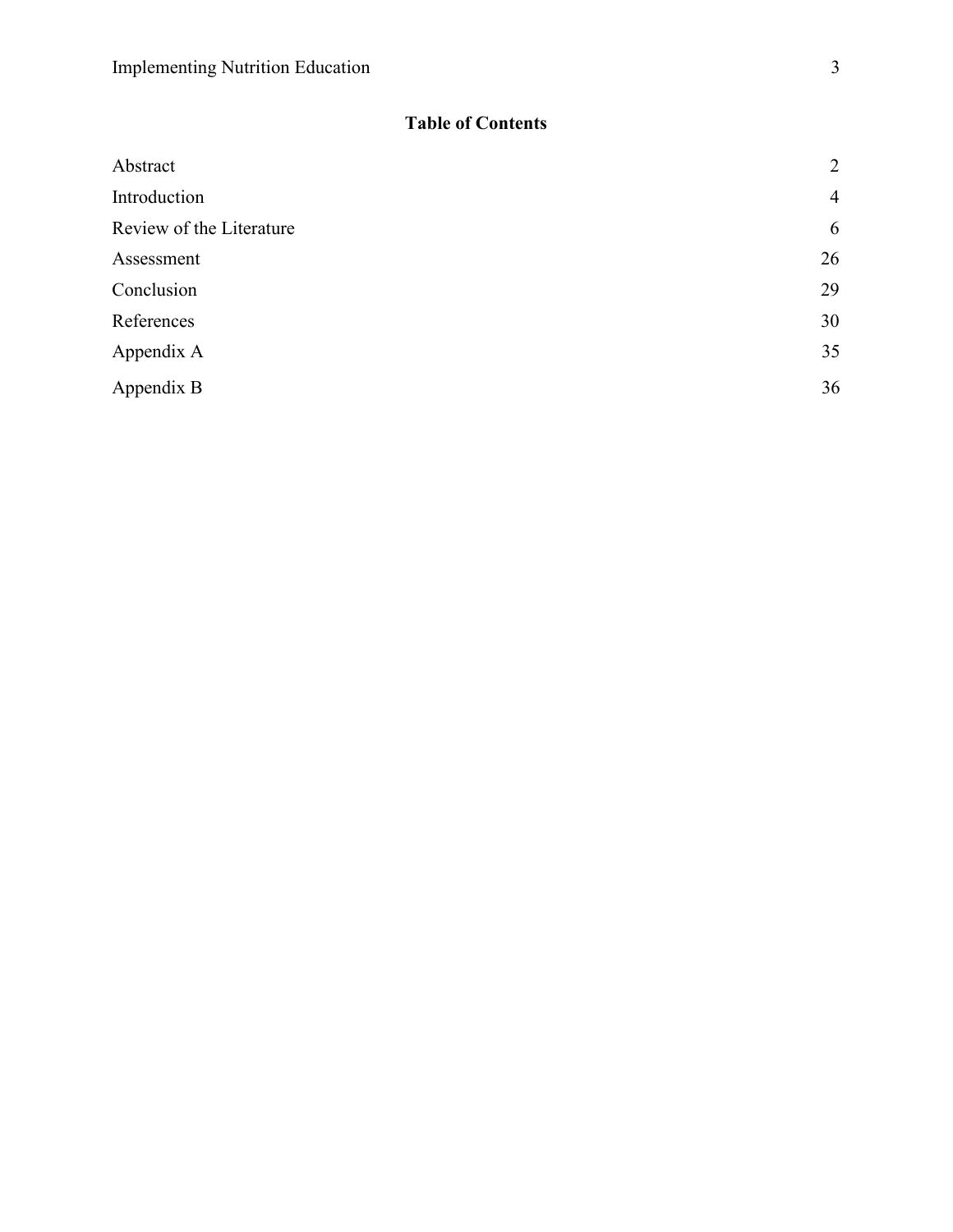## **Implementing Nutrition Education During Advisory Periods to Decrease Obesity and Increase Students' Social Emotional Well-Being**

 Weight loss interventions offer the potential to improve mental health- overall quality of life, depression, and perceived stress (Payne et al., 2019). Obesity and mental health are two of the most prevalent concerns facing adolescents today. Based on a study completed by Mendoza-Munoz, et al., (2020), more girls than boys are inactive and more adolescents than children live sedentary lifestyles. The number of adolescents with sedentary lifestyles has grown in recent years due to new technology. A study completed by Payne et at., (2019) found that participants' quality of life improved after only three months of a nutrition education intervention. With the rising numbers of adolescents struggling with mental health and obesity, a nutrition education program has the potential to improve their quality of life, decrease stress levels and decrease their BMI (body mass index).

 The problem is that obesity in adolescents is causing social problems, poor self-esteem, depression, negative mood states, eating disorders, attention deficit hyperactivity disorder, and internet addiction (Reinehr, 2018). Many districts in Illinois do not currently have any nutrition education outside of the student health classes. While many high schools do have fitness and nutrition classes, the classes are often not a requirement and are only offered at the junior and senior level. Nutrition intervention and information must begin sooner. As a society, there has been a significant increase in the number of student hospitalizations due to mental health concerns. While districts provide students with monthly social-emotional lessons, there needs to be a greater emphasis on how nutrition and exercise impact mental health and wellbeing and how students can improve their quality of life through their nutrition and physical fitness. Literature is lacking in the area of how additional, intentional nutrition education can impact adolescents and set them up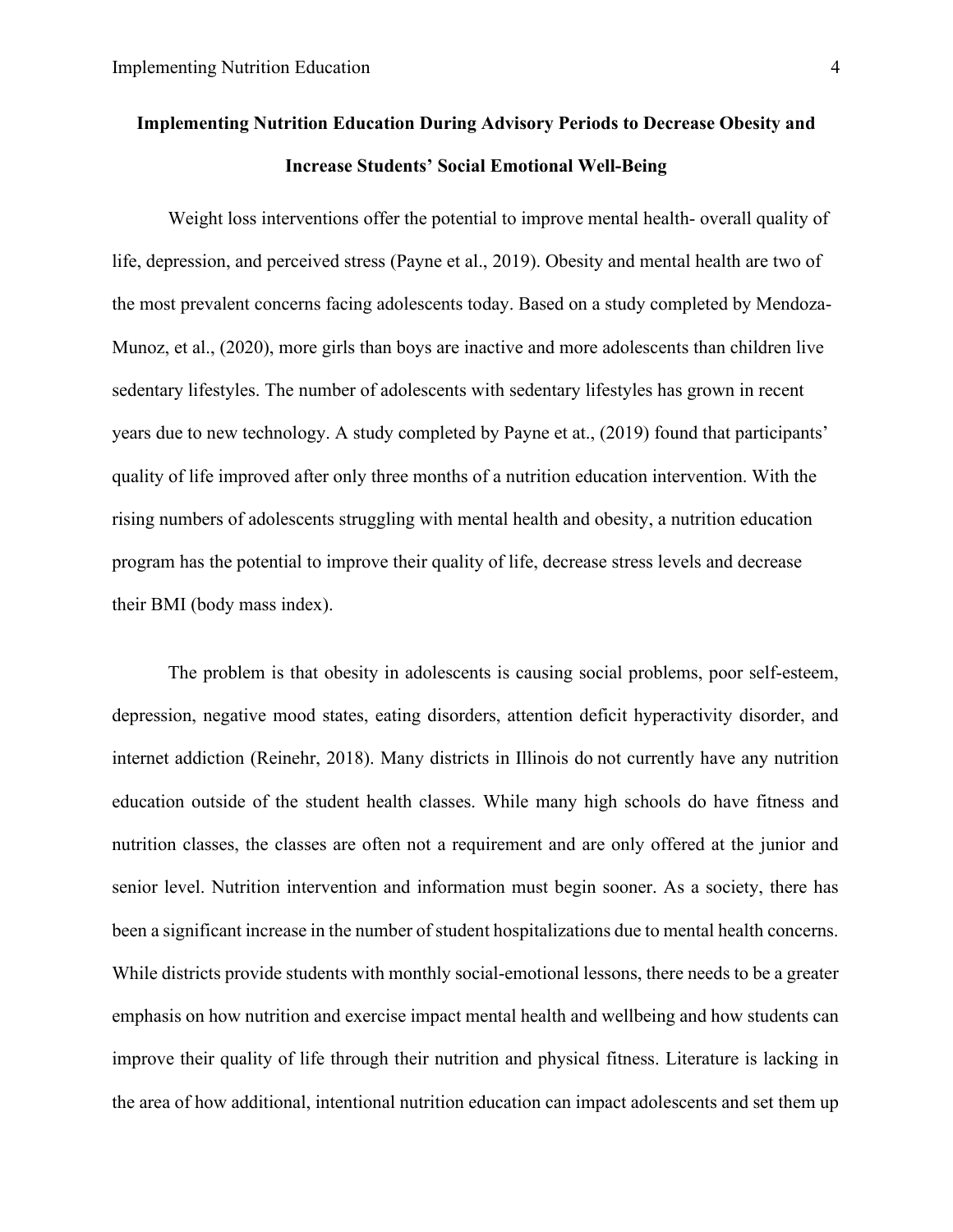for success as adults. A gap in the literature exists due to the lack of focus on high school students and the impact healthy eating and exercise habits have on their mental health and weight.

<span id="page-5-0"></span> The purpose of this school improvement plan is to decrease student obesity and increase social-emotional wellbeing by implementing a nutrition education program during advisory periods. The knowledge from this study will help communities contribute to students' positive mental health, nutrition education, and decreased obesity. "Weight loss interventions have also been shown to lower stress levels and lessen depression" (Payne et al., 2019, p. 2). Throughout this plan, the purpose is for Carl Sandburg High School to create a plan to create change in their students BMI and mental health by implementing an expanded breakfast program, providing healthy food choices, and implementing a nutrition education program. By providing more information and data, there can be more support for the effectiveness of nutrition education. Research for this Capstone was found in DeWitt Library. The types of research found were peerreviewed journals that were written in the past ten years. A review of literature was conducted to gain information regarding nutrition education and mental health.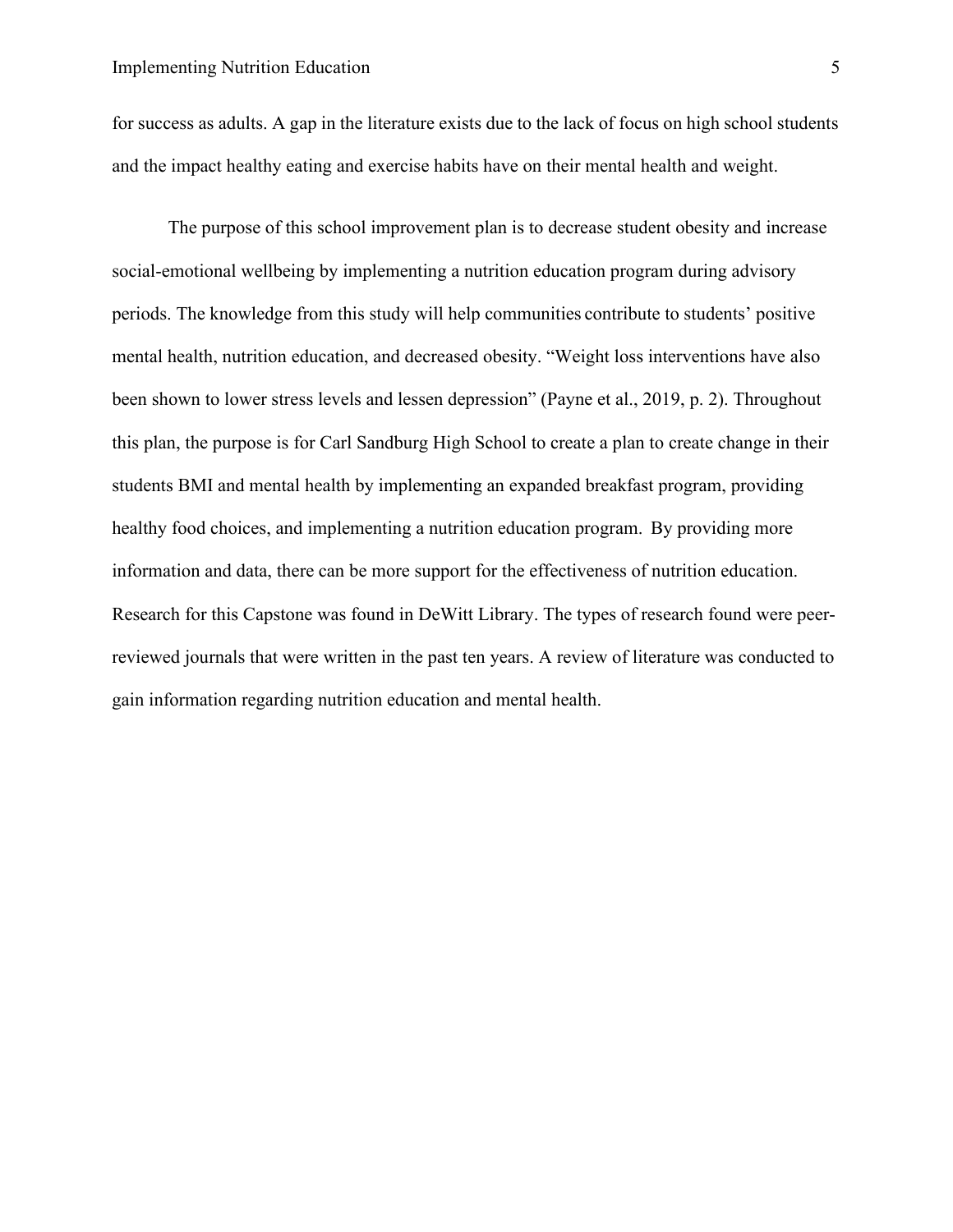#### *School Nutrition*

Nutrition in schools is an area that impacts students daily. With the implementation of healthier food choices, comes a price tag that is typically higher. In the study by Shanafelt et. al, (2019), 10 high schools expanded their breakfast program by moving breakfast outside of the cafeteria, providing a grab and go option, offering a second chance breakfast (after the first period,) and having student-led marketing campaigns. The cost of expanding the breakfast program was also taken into consideration and quantitative data was taken. The results revealed that growing the school breakfast program can be cost effective and students can reap the academic and health benefits of the expanded breakfast program (Shanafelt et al., 2019, p. 417). This study proves that providing healthier food options and expanding breakfast programs do not always mean a higher price tag and can be implemented and successfully stay within the school's budget.

Cluss et al., (2014) researched nutrition improvements during lunch in school cafeterias. In this study, data were collected at seven school cafeterias in Pennsylvania to determine if serving healthier lunches impacts the number of students who buy the school lunch. Based on quantitative data collected for one week every year for seven years, Cluss et al., (2014) found that healthier school lunches were purchased when healthier menu items were offered and when less healthy foods were eliminated from the menu and the number of students who purchased lunch remained the same regardless of food options. Cluss et al., (2014) and Shanafelt et al., (2019) similarly produced results that prove that providing healthier food options at both breakfast and lunchtime do not decrease sales and can remain within budget. In other words,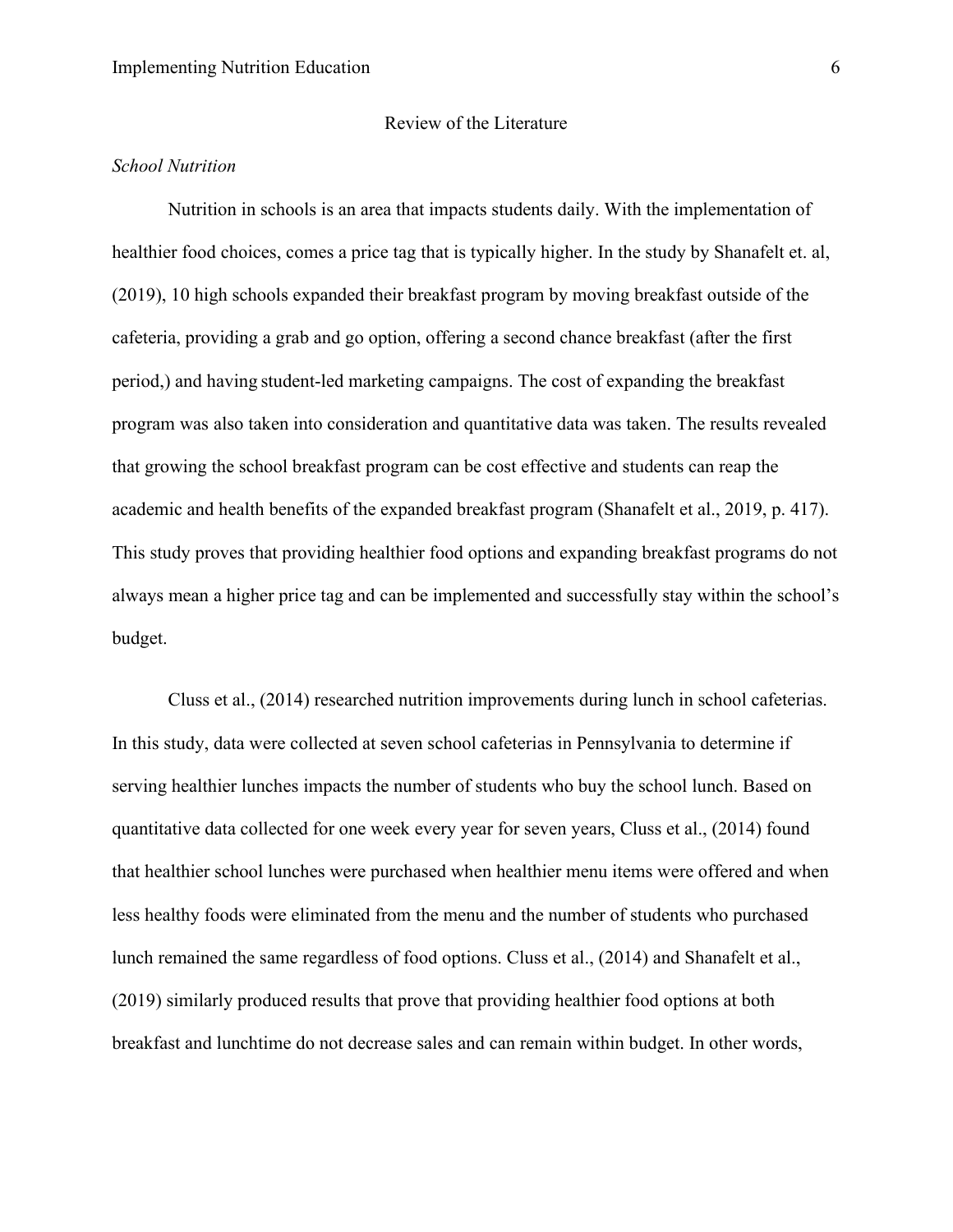providing healthier food options does not impact the school budget or the number of students who buy breakfast and lunch food during the school day.

In the study by Gosliner (2014),  $7<sup>th</sup>$  and  $9<sup>th</sup>$  grade students from 31 schools in California were given a longer lunch period, better fruit quality, salad bar option and were involved in food decisions in order to increase the students' fruit and vegetable consumption. Although the cost of implementation was not assessed, one can assume based on findings from Cluss et al., (2014) and Shanafelt et al., (2019), these changes will not impact the number of student participants and will allow schools to remain within their budget.

Similar findings were discovered by Hakim & Meissen (2013) in regard to consumption of fruits and vegetables and the number of fruits and vegetables that were wasted during school lunch periods. Hakim & Meissen (2013) created a "choice" cafeteria in a school serving students kindergarten through  $8<sup>th</sup>$  grade. During the study (Hakim & Meissen, 2013), the consumption of fruits and vegetables were compared between a choice lunch period and no choice lunch period. The results show that the "choices cafeteria intervention produced an average daily increase of 15% of fruits and 15.6% of vegetables" (Hakim & Meissen, 2013, p.153). Similarly, to Shanafelt et. al., (2019), and Cluss et al., (2014), students increased their consumption of fruits and vegetables when given choices. In other words, when given a choice of fruits and vegetables, students are more likely to choose fruits and vegetables they enjoy and will consume them instead of wasting.

Similar findings by Cvjetan et al., (2014), regarding the association between school nutrition climate and students' eating behaviors and BMI were also found. Cvjetal et al., (2014) gave a qualitative and quantitative questionnaire to 9,107 students, grades 9-12 in New Zealand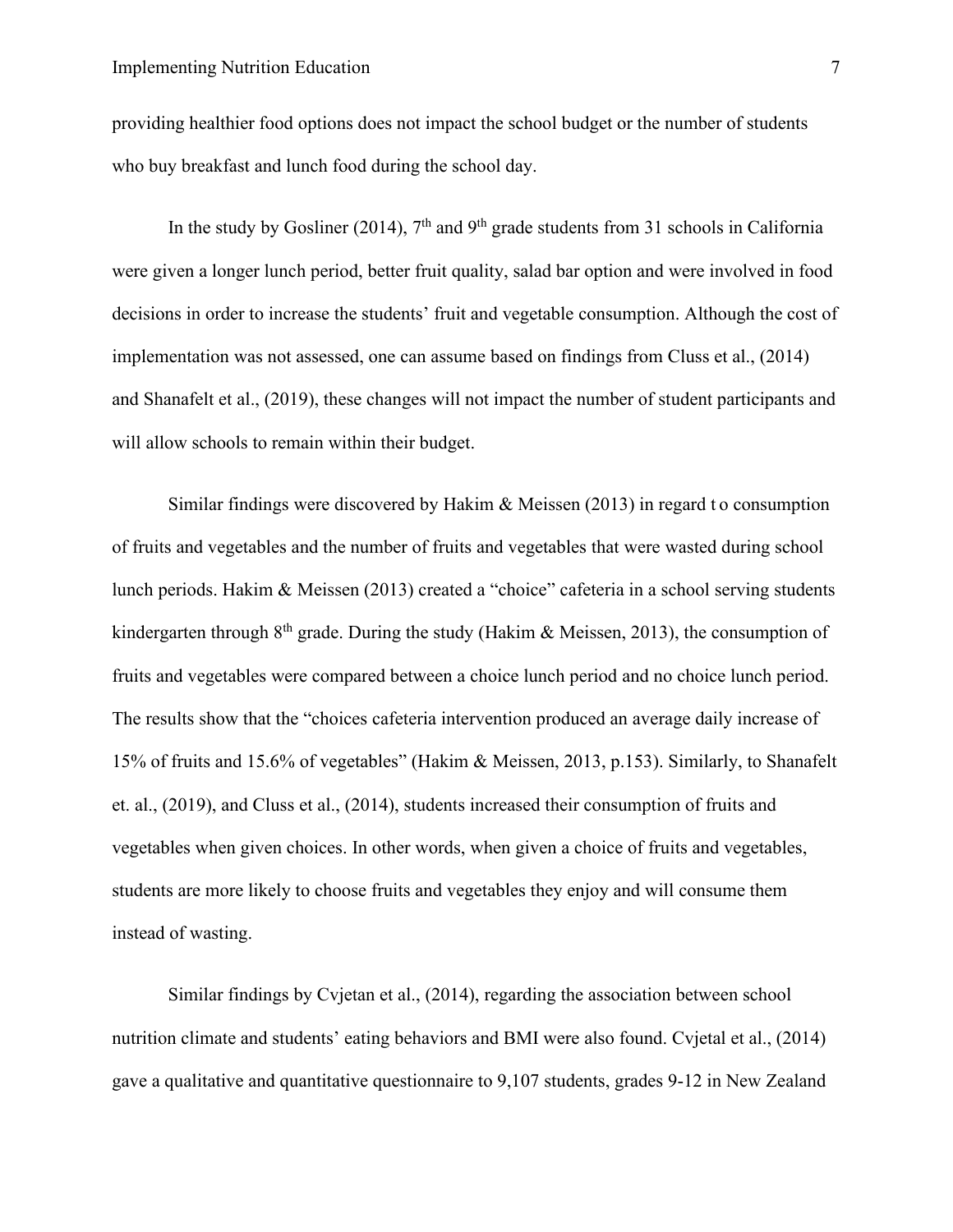between March-October 2007. The questionnaire addressed the students' junk food consumption and their current BMI. Cvjetal et al., (2014) found that there was a positive association between the school's nutrition climate and the students' consumption of fruit and vegetables. However, Cvejetal et al., (2014) found no association between school nutrition climate and students' junk food consumption and BMI. These findings show that the students' widespread access to junk food outside the school setting directly impacts their BMI and junk food consumption. Unfortunately, schools cannot control what happens once the students' leave the school environment; however it is imperative that while in school, the students are provided with several healthy food choices to decrease BMI and decrease the amount of junk food consumed during school hours.

#### *Nutrition Education & Interventions*

Implementing a nutrition education intervention is easier said than done. Porter, Koch & Contento (2018) interviewed New York public school teachers to find out their perceptions and their implementation of their nutrition education programs. The results of the qualitative and quantitative interview found that "when creating and implementing a nutrition education program, it requires the four domains- building motivation, choosing programs, developing capacity and legitimizing nutrition education" (Porter, Koch & Contento, 2018). By including the four domains, it can create an environment that is successful for a nutrition education program.

When implementing a nutrition education program, some might forget that the teachers are the foundation of that program. Hall & Albrecht (2016) completed a study regarding Nebraska teachers' experience with nutrition education. Findings from Hall & Albrecht (2016) show that teachers believe "their roles in combination with the interactive nutrition curriculum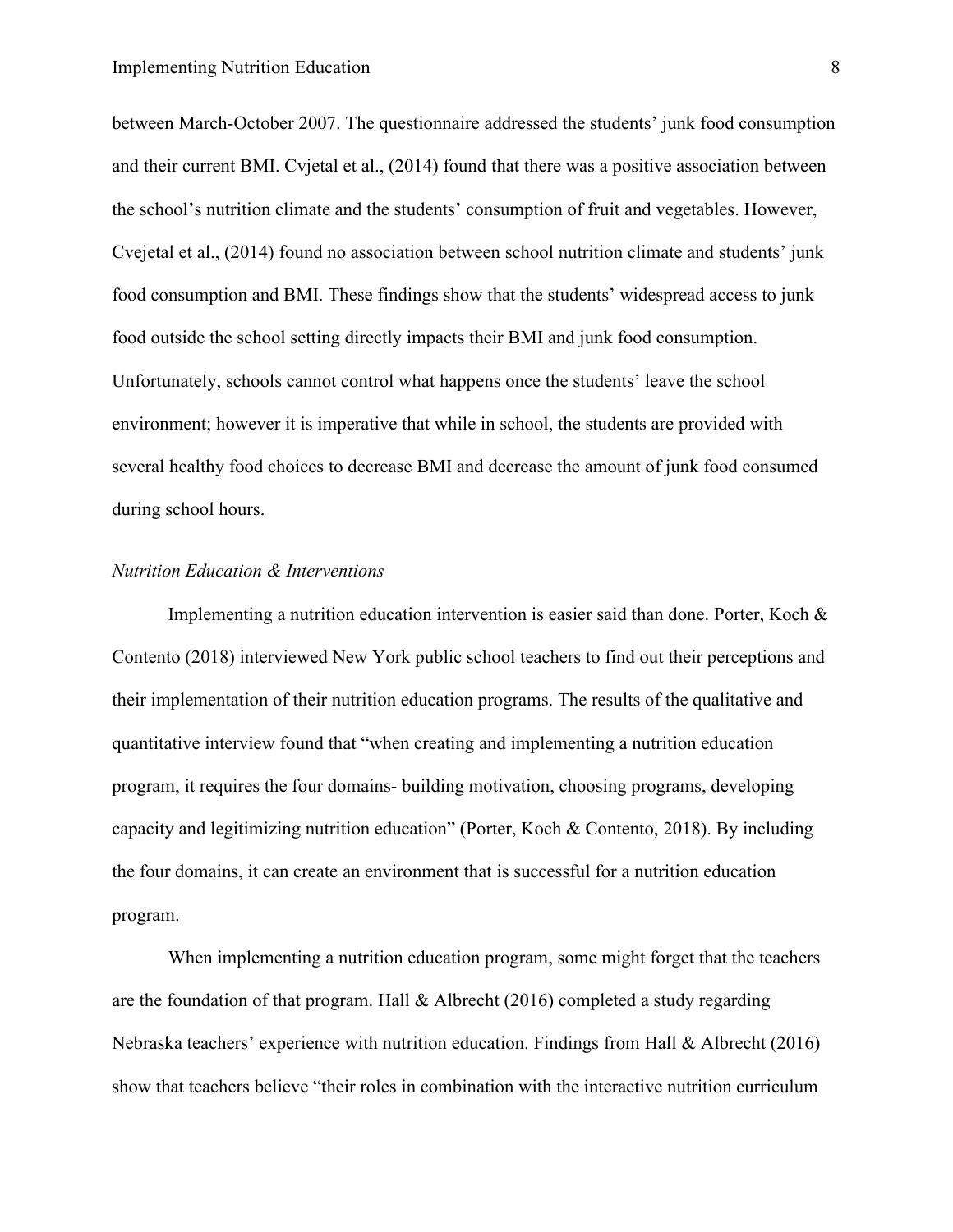#### Implementing Nutrition Education **9**

positively influence students" (p. 139). Educators feel that their role in nutrition education is to be educators, coaches and role models. Like many teachers, some of the interviewees felt that it was a struggle to prioritize core subject areas instruction and nutrition instruction. While nutrition education is important, it is necessary that we provide teachers with proper training and ensure there is time to teach all subject areas necessary.

An example of an effective nutrition education intervention is an intuitive eating program. Healy et al., (2015) completed a study of 48 high school students from the Midwest that completed an intuitive eating program for 50 minutes a day for 10 school days. After completing the intuitive eating program, students showed improvement in their overall healthy eating attitudes (Healy et al., 2015). While this study showed that the intuitive eating intervention provided students with healthier eating attitudes, more studies must be completed to determine if the improvement is sustained and impacts the students later in life.

Melnyuk et al., (2015) completed a study measuring the efficacy of the COPE Program (cognitive-behavioral skills building) with adolescents from 11 high schools in the Southwest United States. Quantitative research was used, as the adolescents were given a self-reported depressive symptoms scale (Beck Youth Inventory II) and a stadiometer (height) and Tanita scale (weight). The COPE Program consisted of 15 sessions, once a week for 15 weeks and were then provided a follow up after 12 months. The Program provided students with a positive impact on physical activity, body mass index (BMI), psychosocial outcomes and academic grade performance. Overall, based on the findings of Melnyk et al., (2015), the COPE program is an effective intervention and positively impacts students in decreasing feelings of depression and improving students' BMI.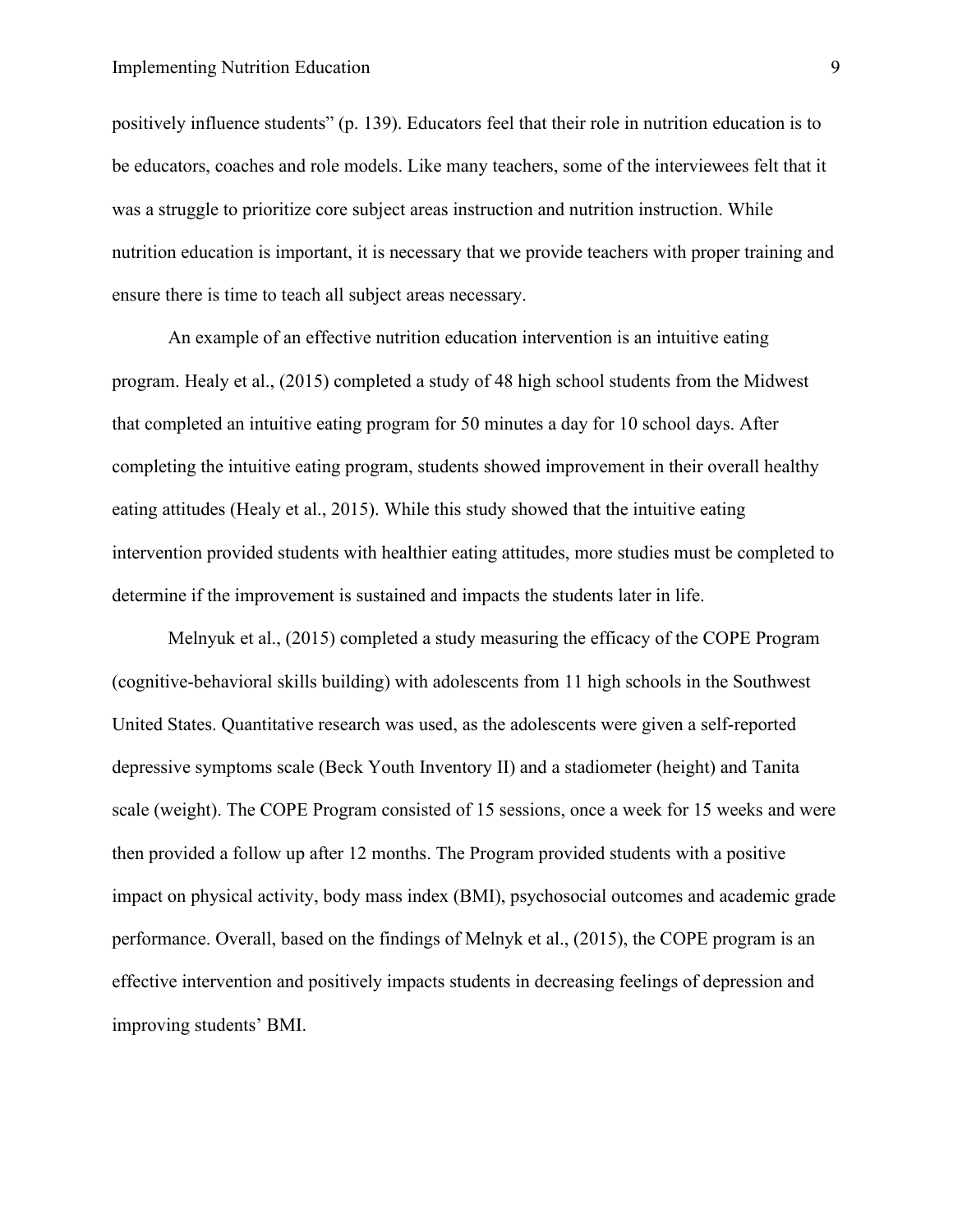Another intervention that was found to be successful, targeted vegetable consumption among children. Wall et al., (2012) completed a quantitative study among 4th graders at 200 different elementary schools. The intervention focused on the students' intake of vegetables and their attitudes surrounding vegetables (Wall et al., 2012). Students were given food preference, attitude, knowledge and self-efficacy surveys and participated in a four lesson vegetable focused intervention over the course of four months (Wall et al., 2012). Wall et al,. (2012) found that "classroom interventions that include exposure to new vegetables, and new ways to eat familiar vegetables, could positively impact students' preferences and thereby increase vegetable variety for family meals" (p.43). This is another example of an intervention that positively impacted students and improved their nutrition and their eating habits surrounding healthy foods.

Another intervention that targeted fruit and vegetable intake was completed by Gold et al., (2017) in North Dakota with 3rd grade students across 26 different schools. Gold et al., (2017) created a control group and an intervention group to establish the effectiveness of the Go Wild With Fruits and Veggies! Extension curriculum that focused on the fruit and vegetable intake of students. This intervention took place over seven weeks and included seven lessons about taste testing, classroom nutrition activities, movement activities, take home challenges and parent newsletters. Students were also given pre and post surveys to complete. Gold et al., (2017) found that when a nutrition education program is combined with taste testing of healthy foods (ie. fruits and vegetables), students are more likely to consume more fruits and vegetables than those who do not taste test healthy foods. This provides another example of the benefits of nutrition education programs and how taste testing can positively impact the students' healthy eating.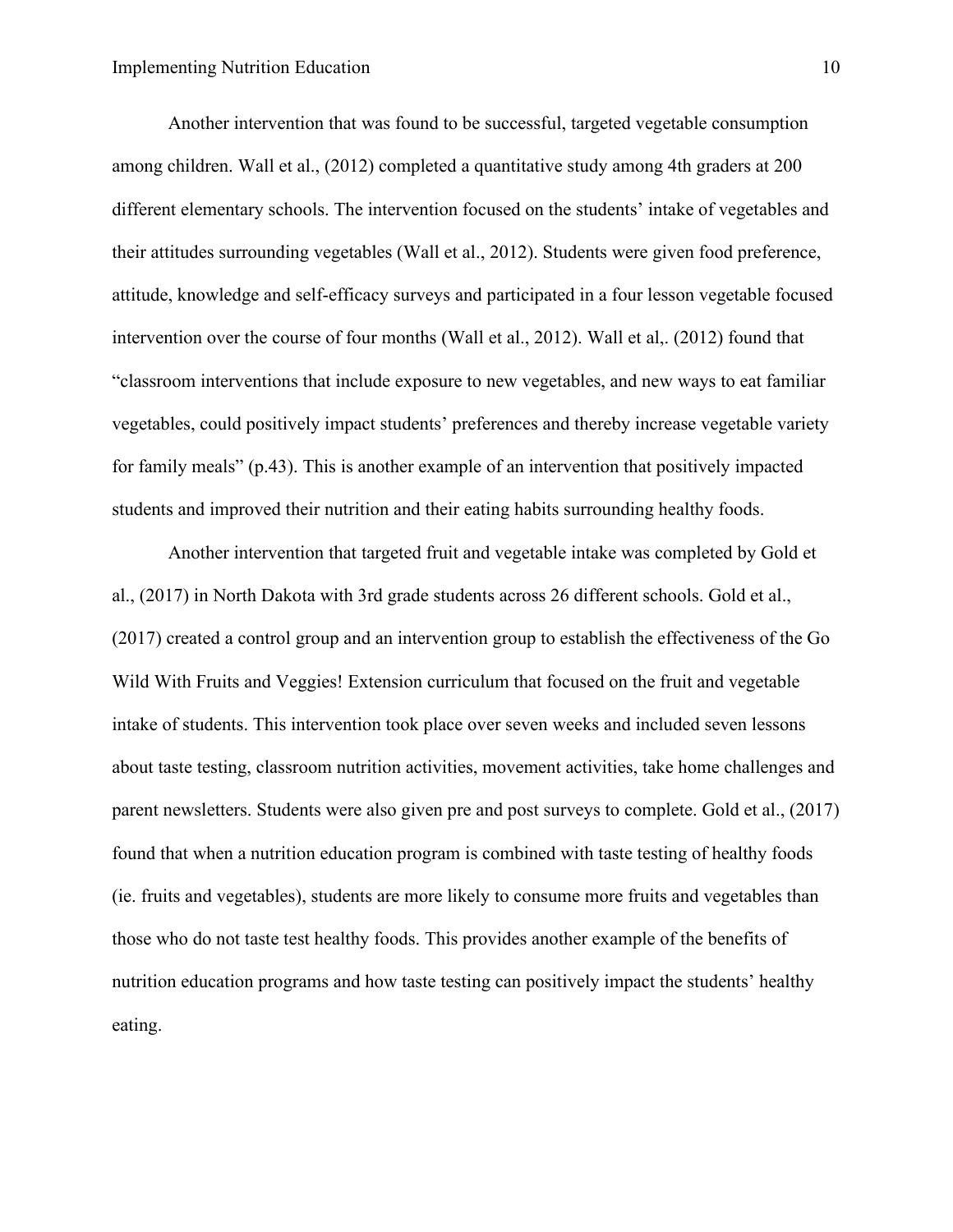Sugar sweetened beverages have been a major contributing factor to childhood obesity in the United States (Isoldi & Dolar, 2015). Isoldi & Dolar (2015) investigated how to reduce the intake of sugar sweetened beverages in children in order to decrease their risk of obesity. During the study completed by Isoldi & Dolar (2015), children (ages 5-14) attending a summer boys and girls club program attended a two hour workshop that addressed the sugar content and health risks of sugar sweetened beverages and provided them with hands on experiences surrounding those beverages, as well as alternative drink choices. Isoldi & Dolar (2015) found that based on a survey about the amount of sugar sweetened beverages consumed daily, children displayed an increase in knowledge regarding the amount of sugar in beverages. Additional research should be completed to assess whether or not information was retained and the healthy choices were sustained long term. However, Isoldi & Dolar (2015) proved that educating students about sugar sweetened beverages can be beneficial and impactful.

Another way that was studied is in regards to sports nutrition education. Patton-Lopez et al., (2018), completed a study that targeted the impact of a sports nutrition education and lifeskills intervention that targeted sport nutrition knowledge, student attitudes and beliefs and dietary behaviors relevant to sport nutrition. High school soccer players (ages 14-19) in Oregon participated in the WAVE program (research, education, and extension)- a obesity prevention intervention. The students were given three pre and post health assessments, in person sport nutrition lessons, team-building workshops and experiential learning opportunities. Patton-Lopez et al., (2018), found that athletes in high school are motivated to learn and improve their diet and overall benefited from team-based nutrition education. Although, future research regarding the messages being reinforced with support at home, school and in the athletic setting would be beneficial as well. Similar to previous nutrition interventions, Patton-Lopez et al., (2018) found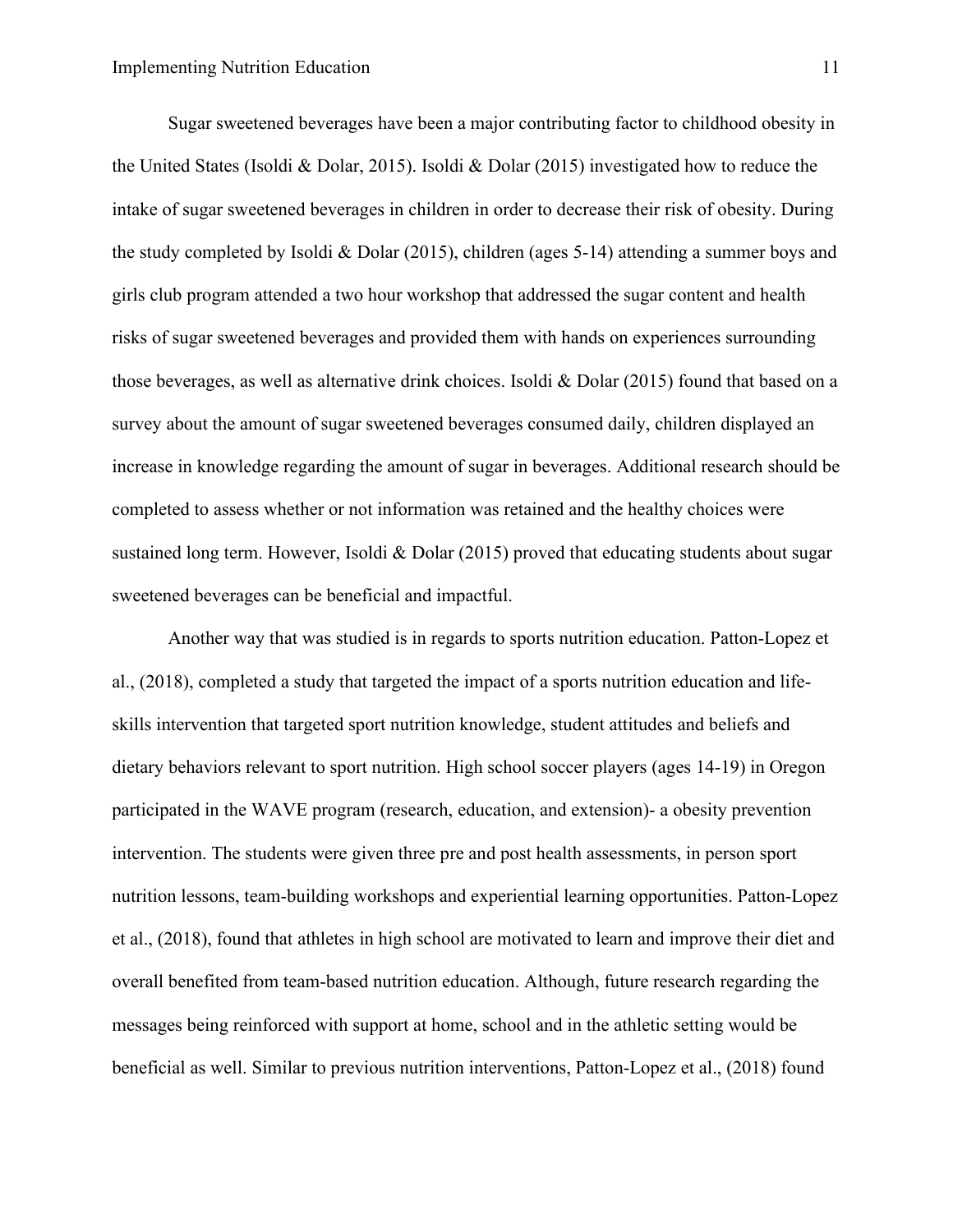their intervention to be successful. In other words, targeting student athletes and providing direct instruction in sport nutrition can both motivate students and increase their healthy eating habits.

Wingert et al., (2014) completed a study that targeted how student nutrition education is affected by experiences designed to integrate student learning across disciplines. College students in Asheville, North Carolina completed Food for Thought Cluster classes and another group of college students were in control groups. All of the students that participated were a variety of different majors. Wingert et al., (2014) used rubrics to determine the students' understanding of food and food systems and their ability to make informed decisions about food choices. The results of the research found that students that were exposed to the Food for Thought program performed better on their rubrics, which shows that students learned and retained information regarding nutrition education and were motivated to perform well. *Adolescent Eating Behaviors and Mental Health*

In the study completed by Rossa-Roccor et al., (2021), 339 university undergraduate students at the University of British Columbia in Canada were assessed to find the association between diet and mental health wellbeing. Qualitative and quantitative research was completed to determine the students' mental health (anxiety, depression, quality of life) and dietary intake. The students at the University of British Columia self-reported their depression, anxiety and quality of life; as well as completed a dietary screener and reported on their own personal dietary preferences. Rossa-Roccor et al., (2021) found that "the junk food component score was positively associated with depression and anxiety" (p. 19). In other words, depression and anxiety are more prevalent when an unhealthy diet is present.

Heo et al.,(2016) completed a study that involved males and females from 14 different high schools in New York City (grades 9-12) to determine the effectiveness of the HealthCorps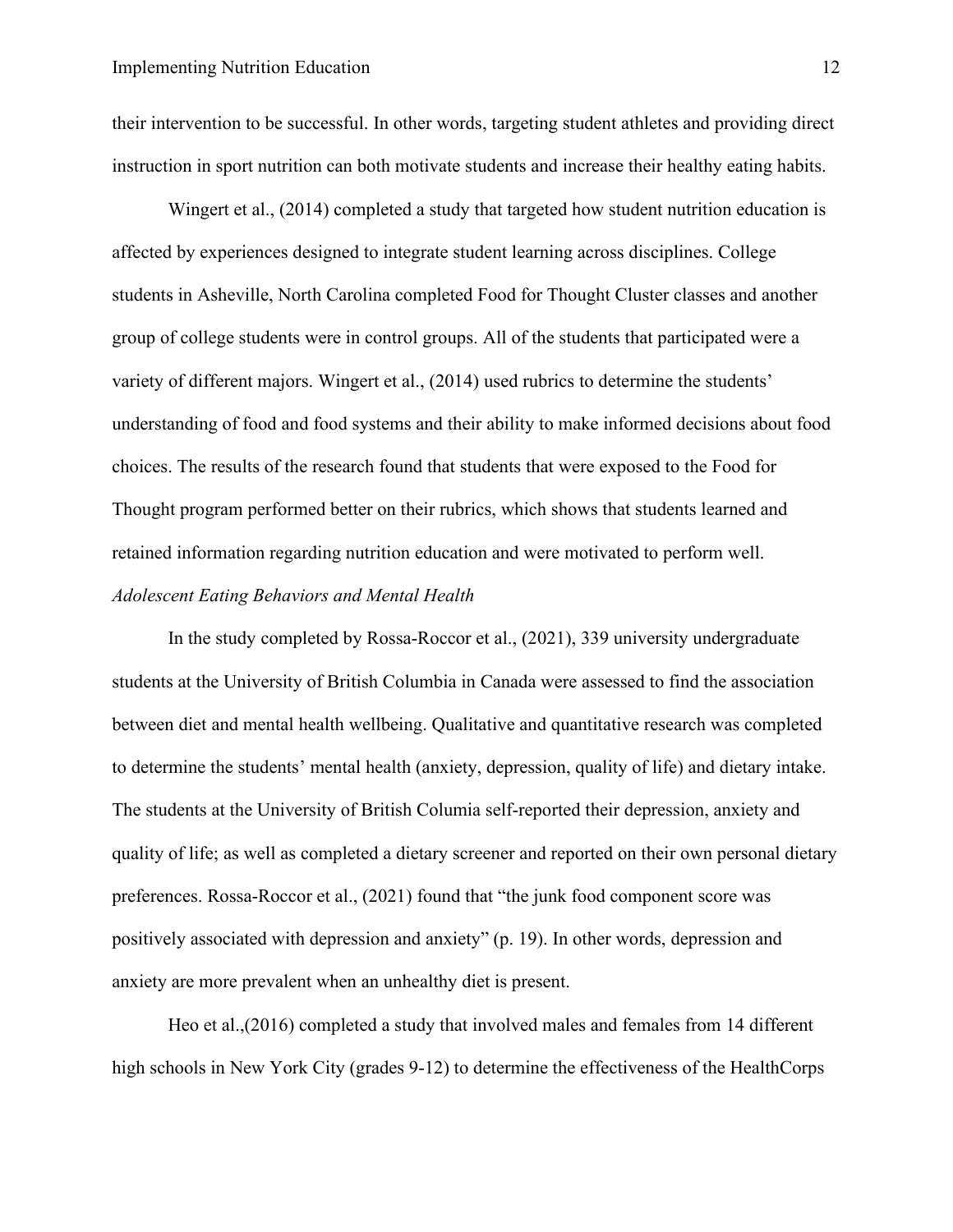#### Implementing Nutrition Education 13

School Wellness Program and the effect it has on nutrition, mental health and physical activity knowledge and behavior. The specific curriculum (HealthCorps) included lessons about physical fitness, developing and maintaining healthy eating habits and mental resilience. In addition, HealthCorps provided students with demonstration events (ex. festivals, health fairs, etc.). Each student involved in the study attended a nutrition intervention and completed a survey about their nutrition knowledge. According to the findings, the HealthCorps curriculum increased the students' mental health, physical activity and nutrition knowledge. Similar to Rossa-Roccor et al., (2021), there is a positive correlation between direct instruction in the area of healthy eating and students' quality of life, depression, and anxiety. By providing students with the resources and tools needed to develop healthy eating habits, a decrease in anxiety and depression can be observed.

"Adolescents who are overweight or obese often struggle with behavioral health issues such as low body satisfaction, decreased self-esteem, increased anxiety, increased risk of substance abuse and more depressive symptoms compared to their average weight peers" (Dupart et al., 2019, p.178). In the study completed by Dupart et al., (2019), twelve 14-18 year olds in North Carolina attended a nurse-led and teacher-assisted nutrition and physical activity education and exercise class twice a week for 45-60 minutes for the duration of 7 weeks. Some of the activities completed were walking, running, relay races, talent show, team building, tugof-war and yoga. The classes that were completed covered topics like nutrition labels, goal setting, and sugar. Student demographic data, anthropometric measures (BMI, waist circumference, etc.), Child Health Behavior Survey, and the cost of the intervention were all assessed. The results of the intervention were that it was cost effective, and while there was a slight decrease in BMI percentile, there was not a significant decrease. Dupart et al., (2019)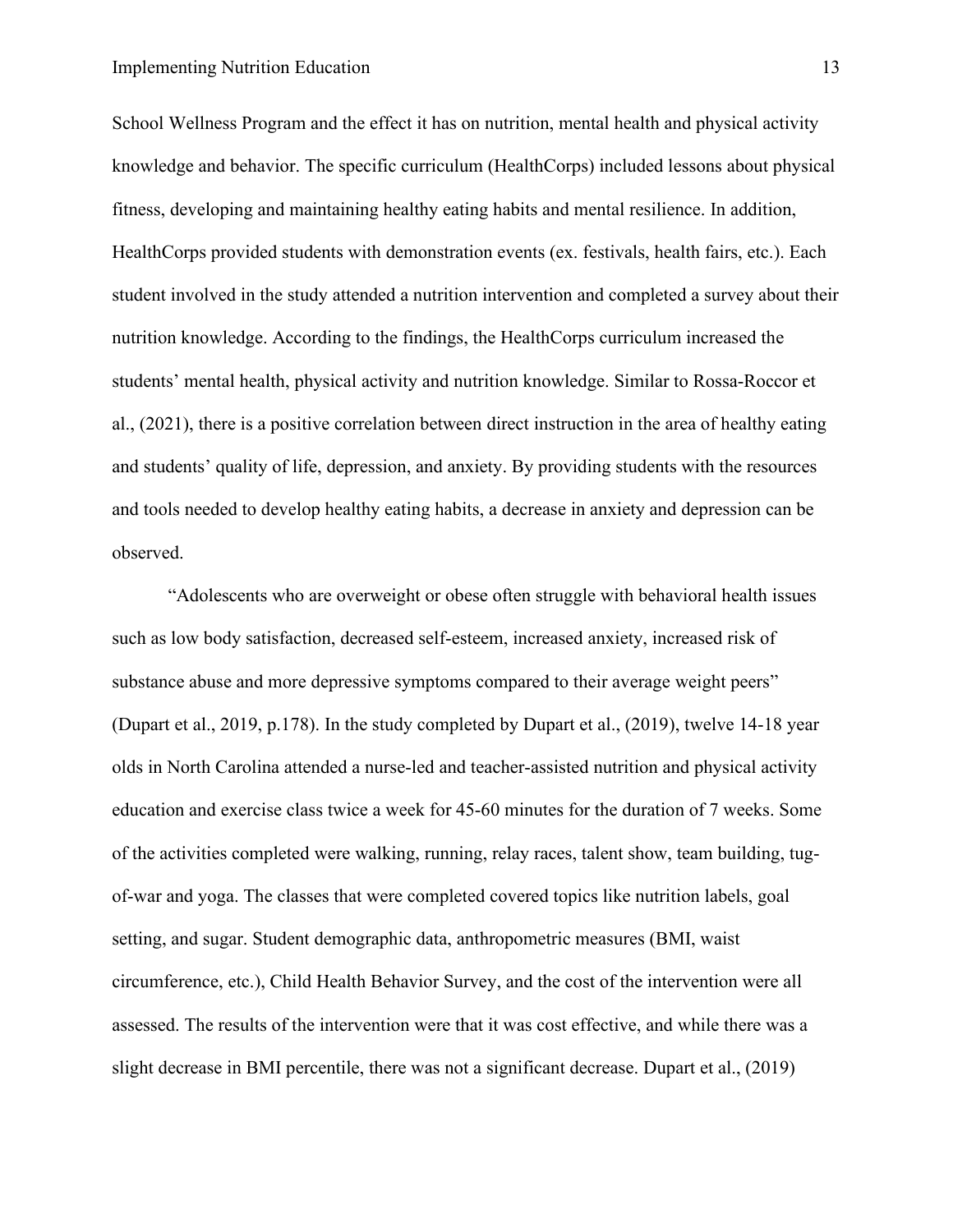found that the intervention provided may need adjustments to provide a significant decrease in the students' BMI percentile, and that further intervention would be beneficial to build upon the positive changes that were made during the intervention.

#### *Impact of Family Involvement in Healthy Eating*

In a study completed by Bhurosy & Thiagarajah (2019), 13,583 students throughout the United States, grades 9-12 were given a survey to determine how their eating habits impact the amount of sleep they get each night. The specific survey that was used by Bhurosy & Thiagarajah (2019), was the 2013 Youth Risk Behavior Survey. The data that this survey analyzed was the number of hours slept, fruit and vegetable intake, soda and milk intake, breakfast consumption and the student demographics. The results of the survey revealed that a higher intake of milk, vegetables, breakfast, and a lower intake of soda increased the likelihood of the students sleeping eight hours or more each night. In other words, a healthy diet directly impacts the amount of sleep high school adolescents get. Healthy eating and the amount of sleep a high school student gets is something that can be monitored and controlled by the students' parents. Therefore, it is imperative that parents promote healthy eating habits and adequate amounts of sleep (8 hours) to decrease their children's BMI.

Cory & Nelson (2021), completed a study that focused on the students' roles in communicating nutrition education to their parents in their home and the role the students play in connecting the nutrition education program to their home life. In Milwaukee, Wisconsin 257 third grade students and 80 parents completed a quantitative survey assessing the parents' awareness of their child's school nutrition education program, parent preferences for future nutrition education communication and if there was an impact in the snacks the parents prepared for their students based on the nutrition education program. Similar to Bhurosy & Thiagarajah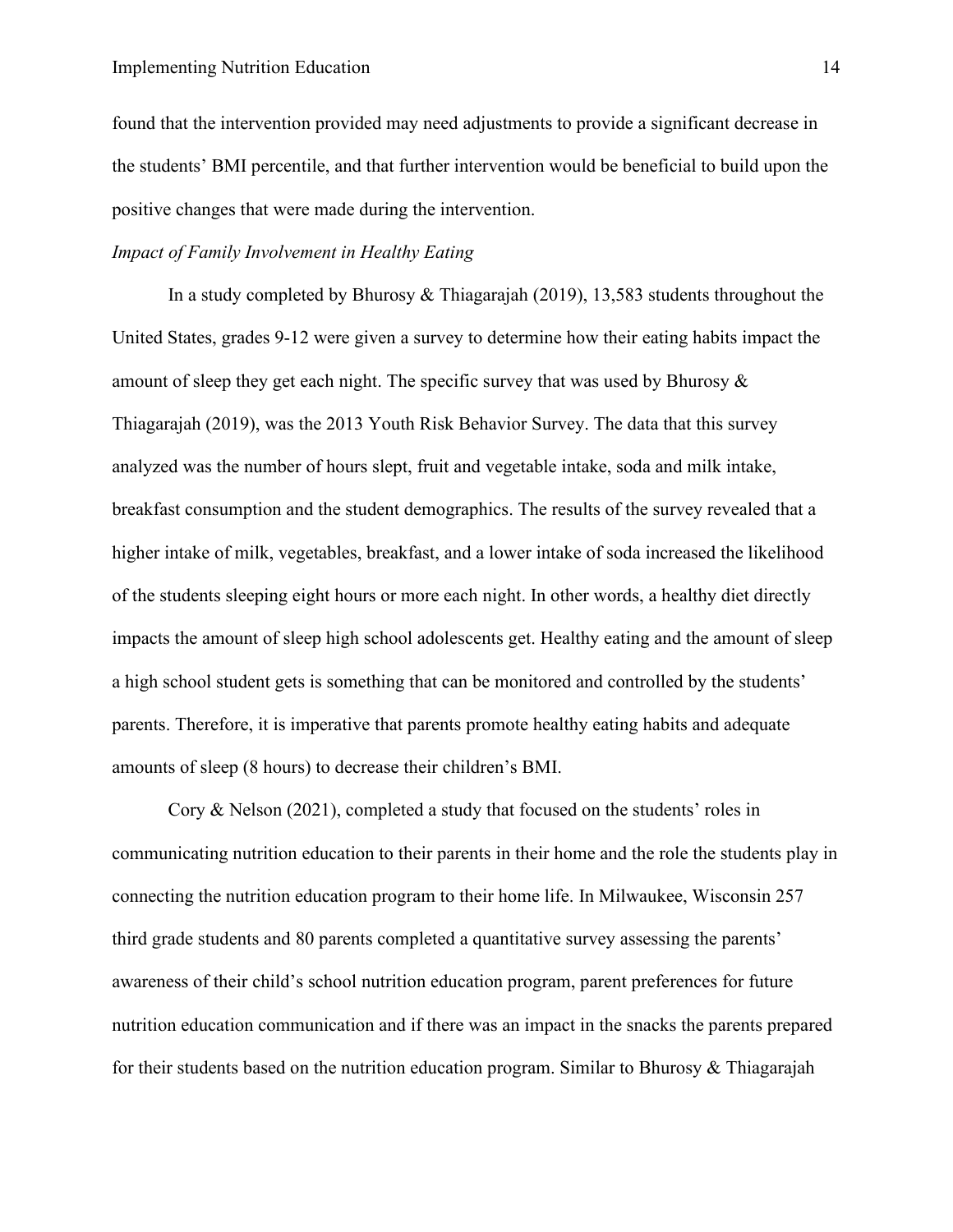(2019), Cory & Nelson (2021) found that there is a positive impact on nutrition in the home. In other words, by having students share what they learned during their nutrition education at school in their home, they have the ability to increase parental awareness and positively impact the nutrition in their home.

In the study completed by Kumar et al., (2017), a 35 minute quantitative survey was taken by 1,992 students, grades 9-12 in Georgia to determine how youth perceive healthy eating and what are the reasons and motivators that students eat healthy foods. While students are more independent in high school (grades 9-12), their eating habits are impacted by their parents, as their parents buy food and cook food in their house. The 2013 Georgia High School Youth Risk Behavior Survey was used to determine what motivates students to eat healthy. The results of the survey revealed that the students that were motivated were motivated by their intrinsic desire to be healthy and their genuine enjoyment of the taste of healthy food. In addition, the students reported that they were most likely to find healthy foods at their homes. Similar to studies completed by Bhurosy & Thiagarajah (2019) and Cory & Nelson (2021), the students' home and parents have a direct impact on the intake of healthy food that the students have. It should be noted that only 13% of students consume healthy foods at school.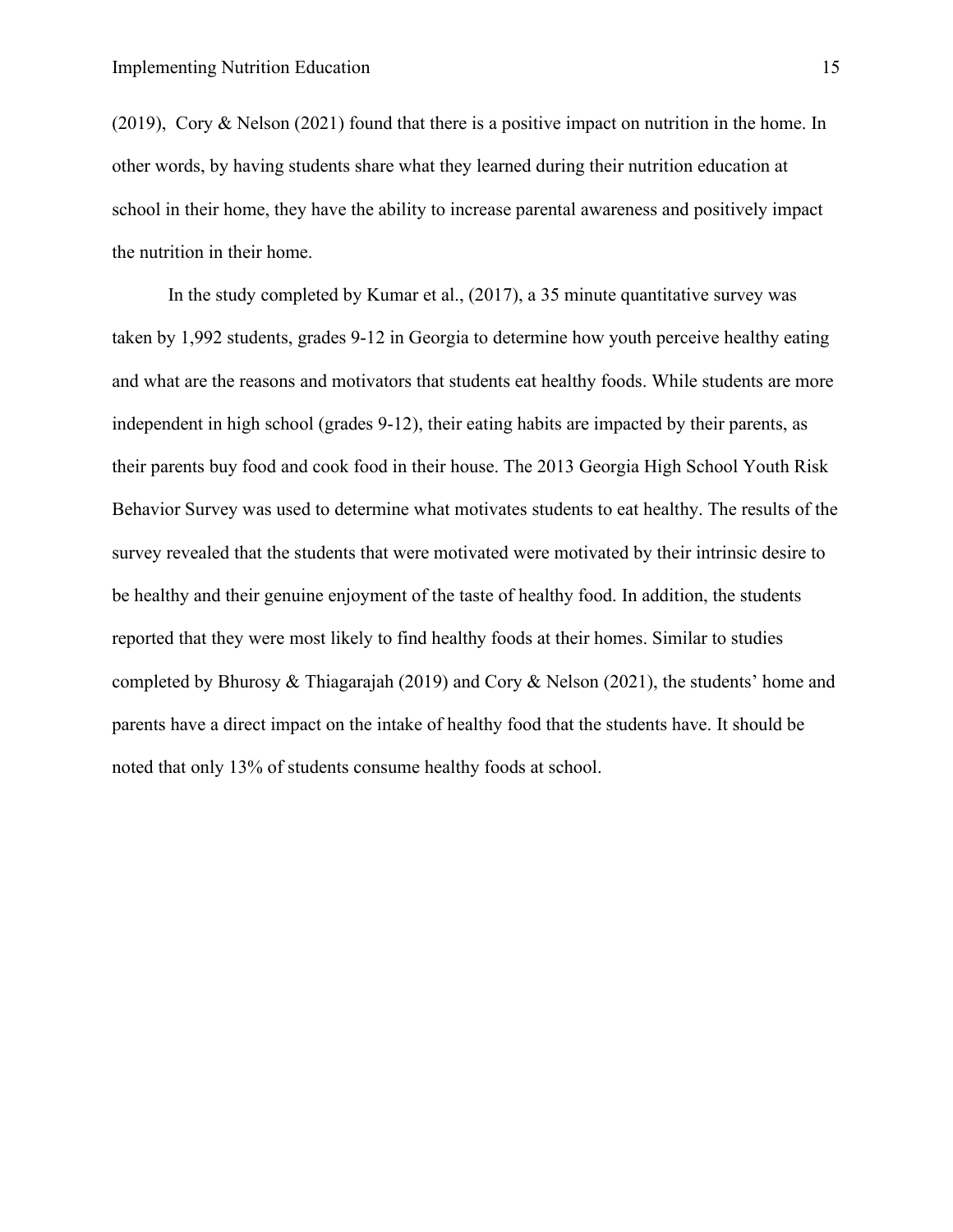#### **Need for Plan**

 At Carl Sandburg High School, their focus this year is "We." We are a unit, we are a community, we as parents with teachers and we will succeed together. Carl Sandburg High School aims to create an inclusive, collaborative environment that focuses on the success of all students.

At District 230, the students have a 94% graduation rate, with 80% of the students that graduate from District 230 are enrolled in postsecondary education classes within 12 months of graduation (Cons HSD 230: District Snapshot, n.d.).

Carl Sandburg High School is located in Orland Park- a suburb of Chicago. Currently, in Orland Park, Illinois there are approximately 60,000 residents with an average household income of \$91,000 (Orland Park, IL Census Data USA, n.d.). Currently, the average house price in Orland Park is \$288,000. The residents of Orland Park are 83% white, 5% Asian and 4% black (Orland Park, IL Census Data USA, n.d.). A unique characteristic of Orland Park is that 16% of residents were born in a foreign country (Orland Park, IL Census Data USA, n.d.). This percent is higher than the national average (14%).

At Carl Sandburg High School, about 1,370 of the 2,800 students are male. Students at Carl Sandburg High School are diverse. At Carl Sandburg High School, white students make up 73% of the school population (Cons HSD 230: District Snapshot, n.d.). In addition, 11.9% of students are Hispanic, 6.4% of students are Asian and 5.7% of students are Black (Cons HSD 230: District Snapshot, n.d.). 4.3% of the school population are English Language Learners, and 12% receive services through an IEP (Cons HSD 230: District Snapshot, n.d.). Currently, 15.6% of students are from a low income family (Cons HSD 230: District Snapshot, n.d.).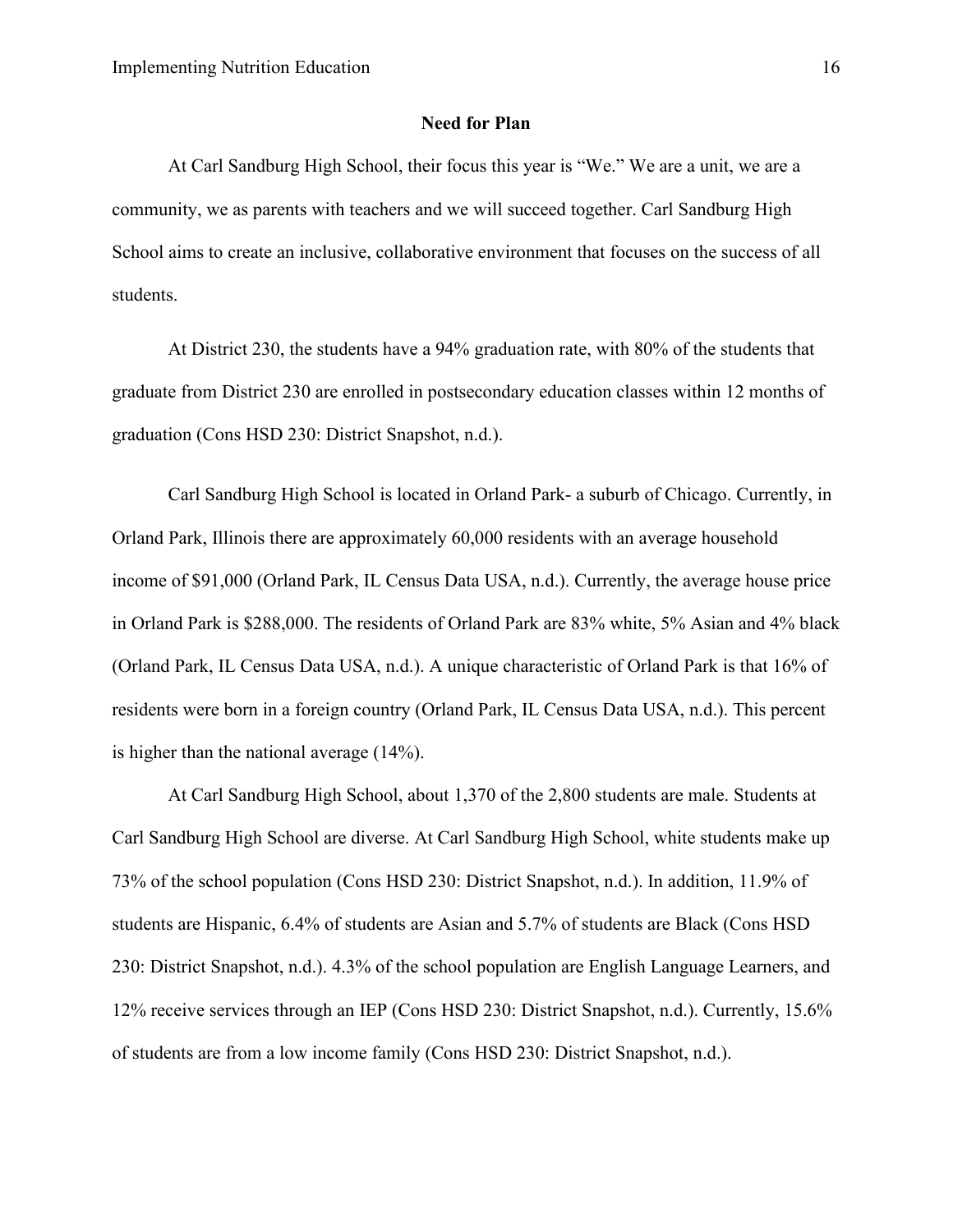At Carl Sandburg High School, the average number of students in a class is 23. When it comes to budgeting and average cost spent per student, both Carl Sandburg High School and District 230 are exemplary funded and are sustaining a balanced budget. An important and beneficial component of District 230 and the state of Illinois is the requirement for Physical Education classes 5 days a week for 4 years of high school. Currently at Carl Sandburg High School, students are offered 23 different advanced placement courses and 11 dual college credit classes (Cons HSD 230: District Snapshot, n.d.). Carl Sandburg High School has earned many awards including one of the top 20 high schools in Cook County, Blue Ribbon Health School, and has earned an Orland Park GreatSchools Rating of 9 out of 10. Students have the opportunity to join 45 different clubs, 19 fine arts programs, and 36 different athletic activities (Cons HSD 230: District Snapshot, n.d.).

Overall, on the ELA SAT, 40% of students enrolled in District 230 scored met or exceeded and on the math SAT, 36% of students scored met or exceeded in 2021 (Cons HSD 230: District Snapshot, n.d.). In 2019, 46% of students' ELA SAT scores were met or exceeding and 44% of students' math SAT scores were met or exceeding. Based on this data, the students in District 230 scored lower on the SAT in 2021 than 2019. This could be attributed to COVID and the instruction missed during that time. On the Illinois Science Assessment, students in District 230 scored similar to the state average. 52% of students in District 230 received a proficient score and 48% of students received a not proficient score.

 At Carl Sandburg High School, parents are invested in their children's education. Based on 2021 5Essentials Survey results, 74% of teachers feel supported by the parents of the students in the building, (5Essentials Carl Sandburg High School report, 2021). Teachers currently feel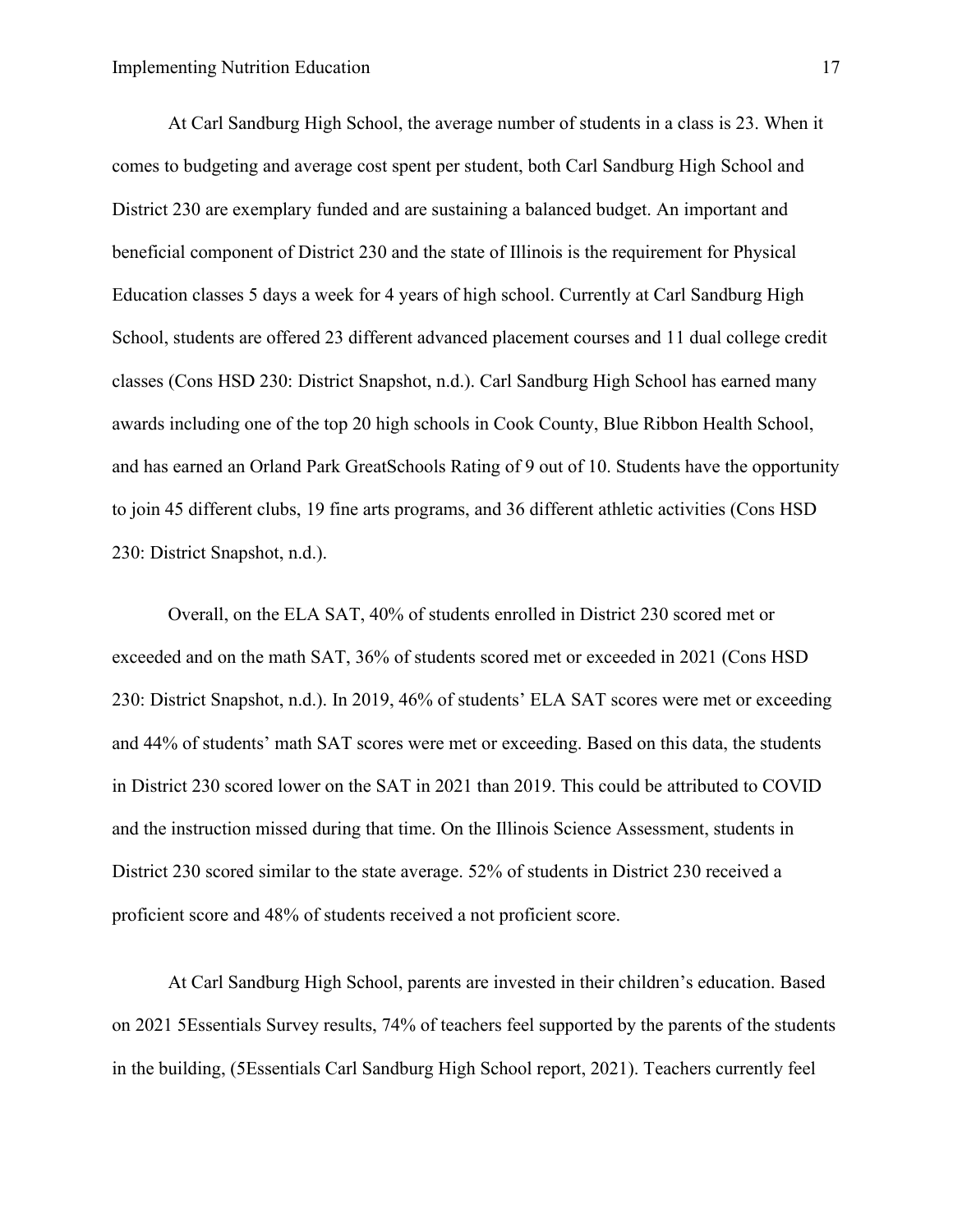respected by parents and believe that parents are doing their best to help their children learn and at Carl Sandburg High School, there is a culture where parents and teachers are partnering in the students' education (5Essentials Carl Sandburg High School report, 2021). When programs and curriculum are being developed, 70% of teachers feel that Carl Sandburg High School has appropriately found ways for parents to participate and influence decisions being made (5Essentials Carl Sandburg High School report, 2021). However, only 63% of teachers felt that parents were active participants in their child's education (5Essentials Carl Sandburg High School report, 2021). For example, teachers feel that not all parents attend parent-teacher conferences and many parents do not contact them regarding their child.

District 230's mission is to create a community that inspires, innovates, provides empathy and leadership that "empowers young adults to impact their communities" (District 230.org). This is addressed at Carl Sandburg High School by having teachers create authentic learning experiences, responsive curriculum and by providing frequent and consistent communication between staff, parents and the community. At Carl Sandburg High School, we have created a diverse, equitable and inclusive building that provides students with social-emotional development in order to address the well-being of the whole student.

District 230 chooses to focus on the course offerings for students in order to assist students in obtaining college certifications prior to graduation and strengthen relationships between college and career pathways. Communication and engagement is an important area that District 230 aims to excel in, by finding opportunities to interact more frequently with underrepresented portions of their community in the areas of academics and co-curriculars. They strive to close achievement gaps and expand programs to address the needs of all their students (under achieving, achieving and over achieving). As a community, social-emotional learning has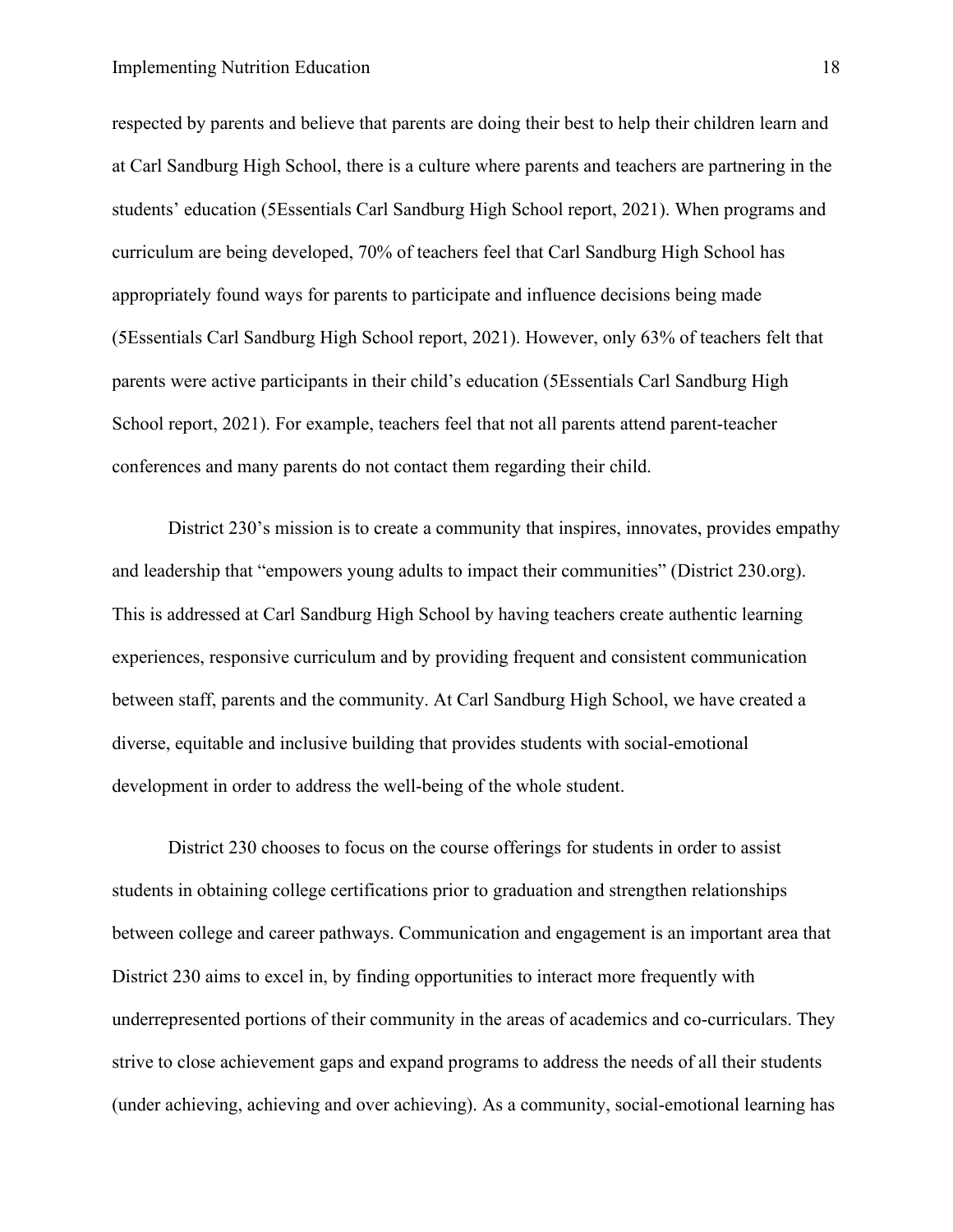been at the forefront of many conversations and District 230 aims to instill persistence and resilience in their students and provide social-emotional learning in a safe environment.

Teachers at Carl Sandburg High School are highly educated, with 86% of teachers holding a Master's Degree or higher (Cons HSD 230: District Snapshot, n.d.). In District 230, 100% of teachers were rated proficient or excellent on their most current evaluation. By obtaining a proficient or excelled on their evaluation, all teachers have demonstrated proficiency in the areas of planning and preparation, classroom environments, instruction and professional responsibilities.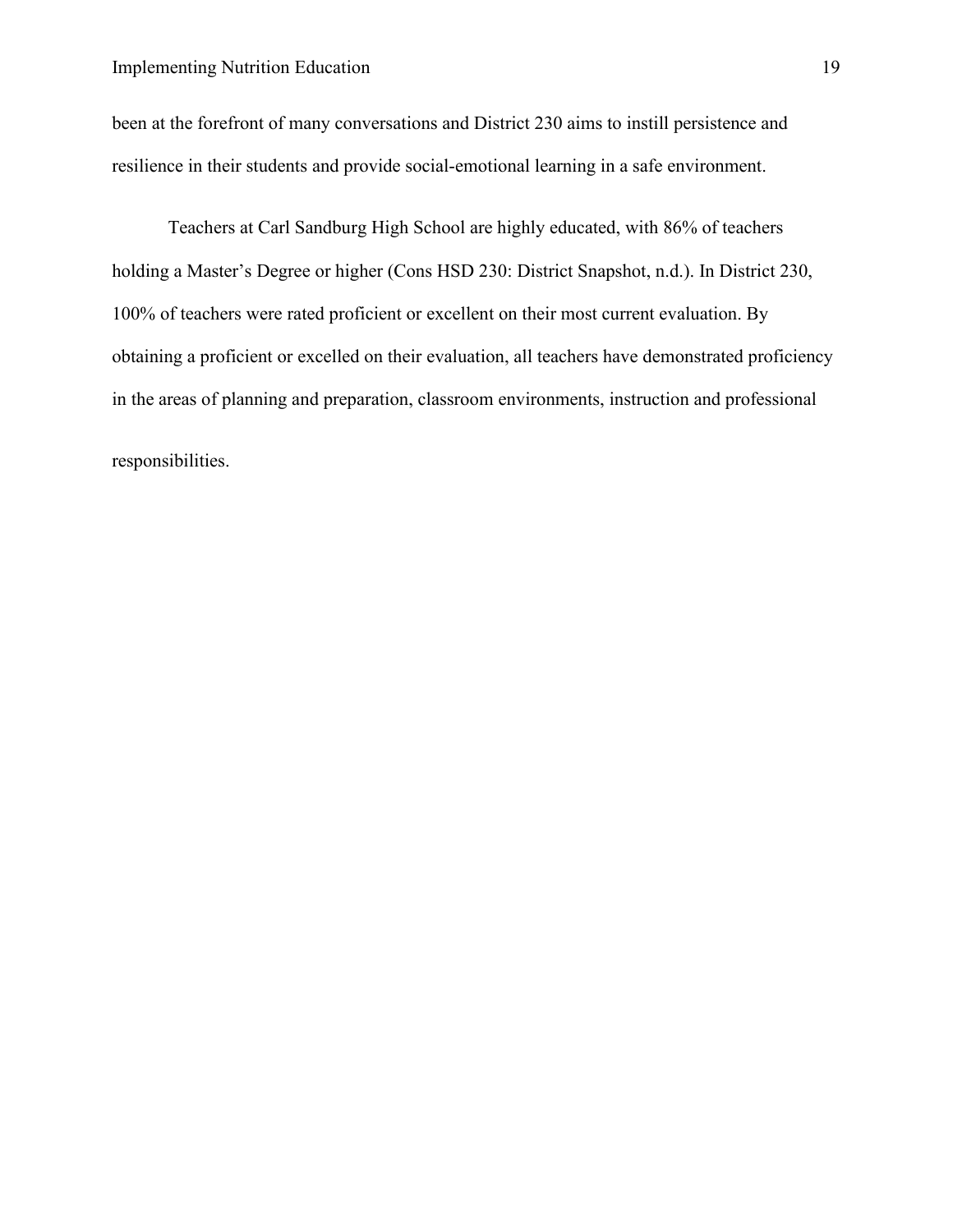#### **School Improvement Goals**

Every week, teachers meet in professional learning communities to focus on students and their academic and social-emotional performance through teacher collaboration, data review, and reflection. During these PLC meetings, teachers create SMART (Specific-Measurable-Attainable-Results Oriented-Time) goals to address teacher effectiveness and student performance.

Teachers in District 230, along with curriculum specialists have created a set curriculum for each course offered in the district. While District 230 has a set curriculum, it is ever changing as teachers implement and reflect on their instruction of their curriculum.

Currently at Carl Sandburg High School, there is currently a 35 minute intervention/advisory every day. In a typical year, students would meet with their advisory teachers on Mondays and Fridays regarding SEL, academics, assignments, and school information. On intervention days, students have the opportunity to schedule a meeting with teachers (ex. math lab, science lab) to seek additional help or to retake a test. In addition, a teacher can assign a student to a specific lab or teacher if they notice a student struggling on a specific assignment or is struggling overall in a class. If one has an A in every single class, they can use their intervention time to work on other homework. There is not at this time any collaborating or planning time regarding interventions, because every teacher can structure and run their intervention period how they choose.

The area that needs improvement and that can be addressed through this plan is the curriculum and instruction in regard to the nutrition education program implementation. The building wide nutrition curriculum and implementation is an important area to focus on due to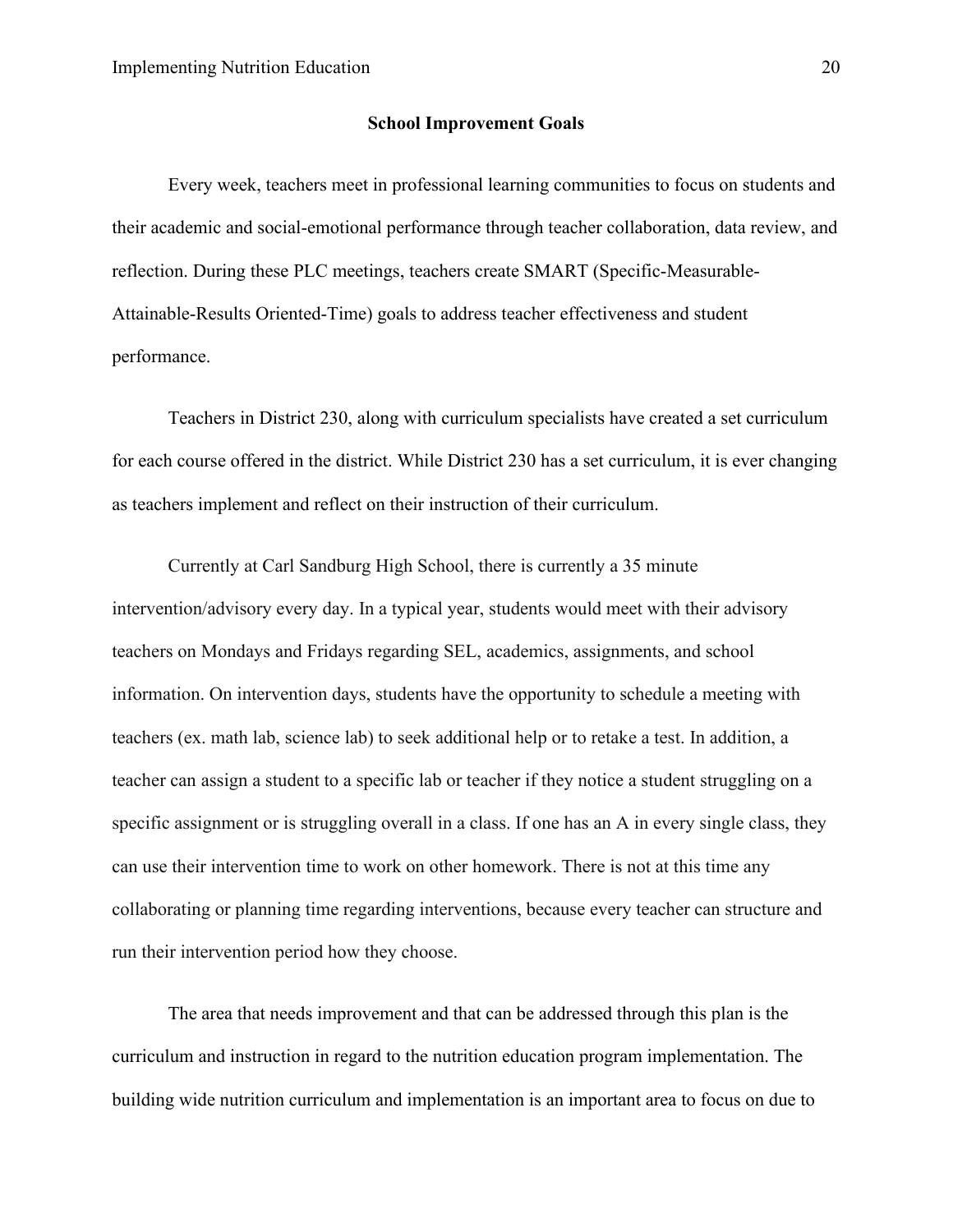#### Implementing Nutrition Education 21

the high rates of obesity and health problems related to nutrition in the country today. According to the Center for Disease Control and Prevention (2021), 21% of adolescents ages 12-19 are obese. Students spend 35 hours a week in the building and it is the educators duty to do everything they can to support students' well being- both physically and emotionally.

At Carl Sandburg High School, students receive one semester of health education class throughout the students' four years at Carl Sandburg High School. During this time, students do engage with a nutrition unit curriculum. However, the unit is short and students do not always sustain the habits taught during the nutrition unit. In order to create lifelong healthy eating habits, there must be an intentional, long lasting nutrition education program in place that includes healthy eating habits and knowledge that students can sustain. The CDC (2021) conducted research that shows that eating habits are directly linked to academic achievement.

Mental health has been a concern in adolescents for many years and grows more each day. The CDC (2021) found that "1 in 3 high school students have experienced persistent feelings of sadness or hopelessness in 2019." Since 2019, these same high school students have experienced many hardships (COVID-10, remote learning) that have continued to affect their mental health. Mental health can be addressed through nutrition education and by providing nutrition education, students can begin to lead healthier, and positive lives.

Current sophomore male and female Fitnessgram data assesses the students' fitness levels. If students are in shape and have a healthy BMI, they should be able to perform within the average range. In addition, 5Essentials data provides information regarding the students' perception of the supportiveness (ex. trustworthiness, relationships) of Carl Sandburg High School.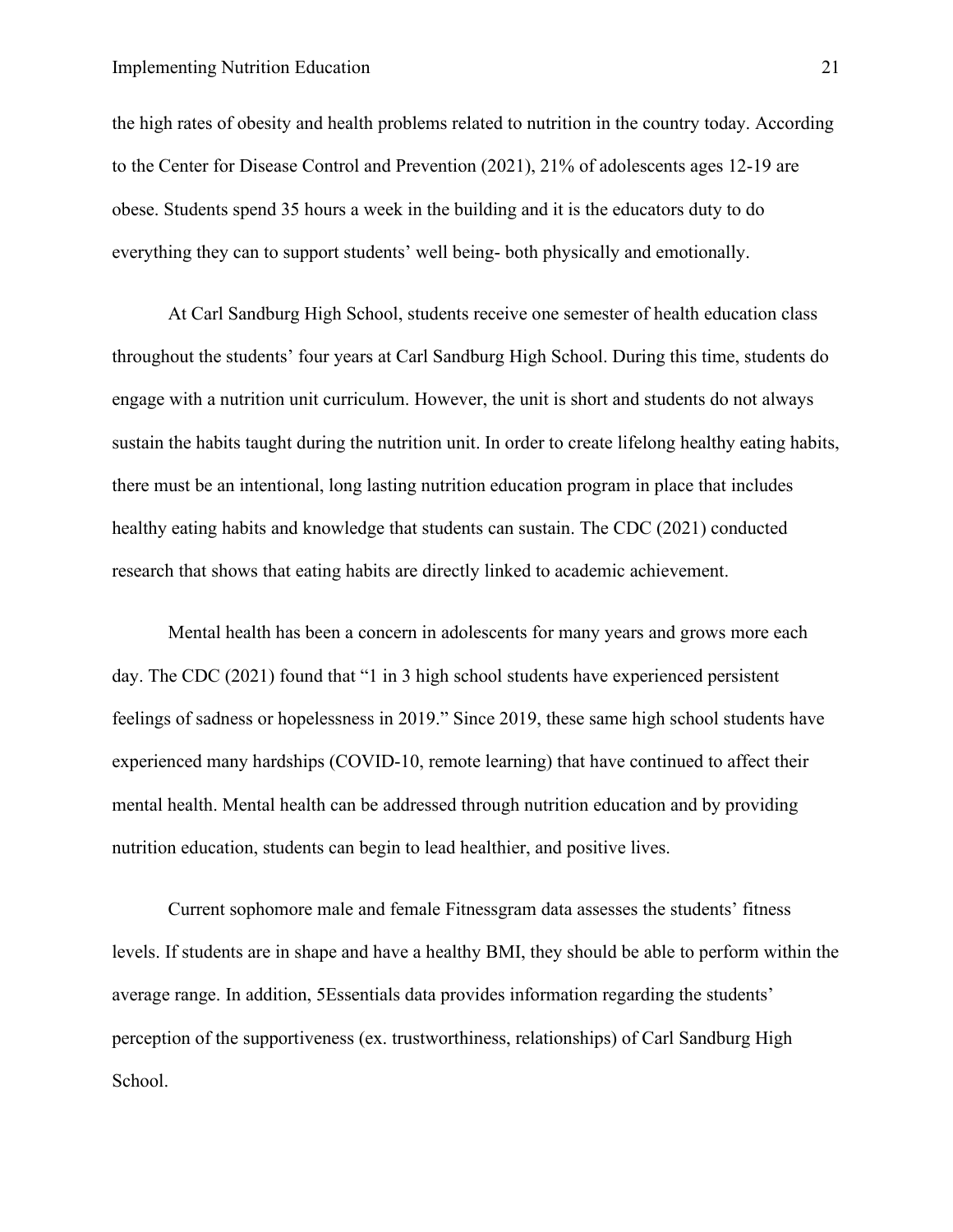As shown in Table 1, sophomore students at Carl Sandburg High School are currently performing in the average or above average range in all areas with the exception of the female mile time. The data shows that the female and male sophomore students at Carl Sandburg High School scored above average in the area of curl ups (female average: 42 curl ups, male average: 54 curl ups). The FitnessGram data in Table 1 can be found in Appendix A.

In Table 2, students at Carl Sandburg High School, more than half (72%) of students feel supported, safe and have positive relationships with their teachers. Further survey results show that 99% of students believe that there is positive student-teacher trust and student peer relationships. The data regarding the 5Essential Survey data in Table 1 can be found in Appendix B.

The current area of concern is the female sophomore students' mile time, as it is below the Fitnessgram Standard by 25 seconds. In addition, the male sophomore student' mile time was 14 seconds within the Fitnessgram Standard. Based on this data, as shown in Table 1, it appears that the sophomore students at Carl Sandburg High School would benefit from healthy eating habits in order to positively impact their mile run time.

As seen below in Table 2, only 50% of students feel safe at school and feel that safety is addressed. Feeling safe is directly related to mental health. It is one of the foundations of the students' wellbeing. In addition, when people feel safe, they are able to feel at peace and achieve a certain level of comfort and understanding that we cannot be harmed.

Additional data regarding students' BMI and current mental health status would be beneficial data to collect. The Fitnessgram data has BMI standards for both males and females, and would be beneficial to collect twice during each students' time at Carl Sandburg High School. Some additional data that addresses mental health would also be positive data to begin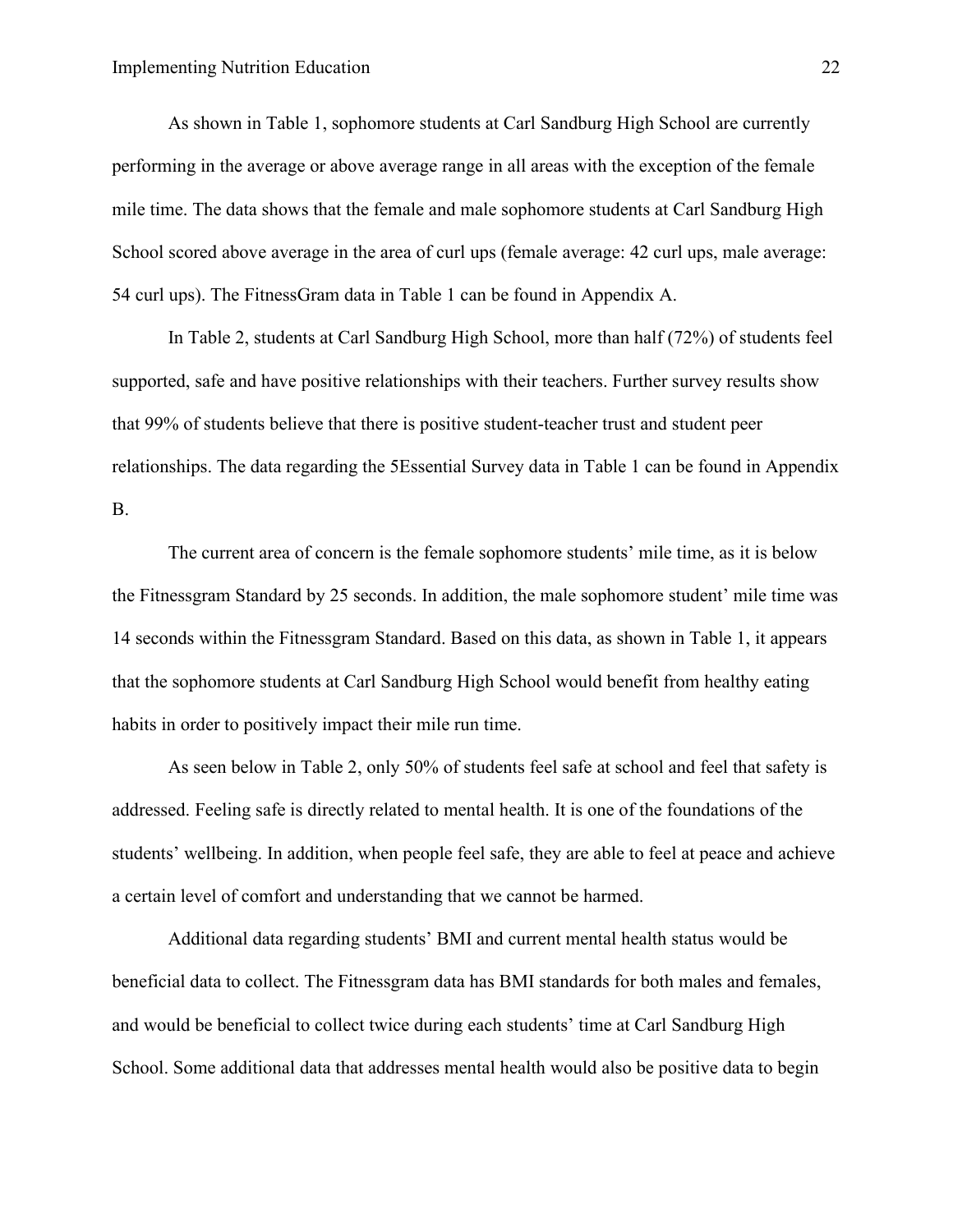collecting. One way to collect mental health data is the number of hospitalizations per year, and a survey given to students about their current mental health status, stress levels and self-care strategies currently used.

#### **Plan Implementation**

Based on the literature reviews completed, there are many effective strategies that can be applied to Carl Sandburg High School to increase the students' nutrition knowledge, eating habits, improve their mental health and decrease the overall obesity in the building.

One way that students can be set up for success can be by the school providing healthy food options in the school cafeteria for breakfast and lunch. In addition, students can have a breakfast grab and go option and the option to purchase breakfast after the first hour of the school day, as well as before school. By expanding the breakfast program, students have more opportunities to access breakfast with the hopes of them eating a balanced breakfast. Another way the school cafeteria can play a role in providing healthy eating choices is by giving students more fruit and vegetable choices during their lunch periods. By providing students with more fruit and vegetable options, there is a greater chance that there will be an option that they enjoy and will eat.

The most effective way to begin to decrease student obesity and increase their mental health is to provide the students with nutrition education interventions with direct instruction. Some of the nutrition interventions that have been successful provide direct teaching in the areas of sugar-sweetened beverages, healthy eating habits, mental resilience, goal setting, and reading nutrition labels. By providing students with this direct instruction, their knowledge regarding nutrition will increase with the hopes that the students make healthy eating choices.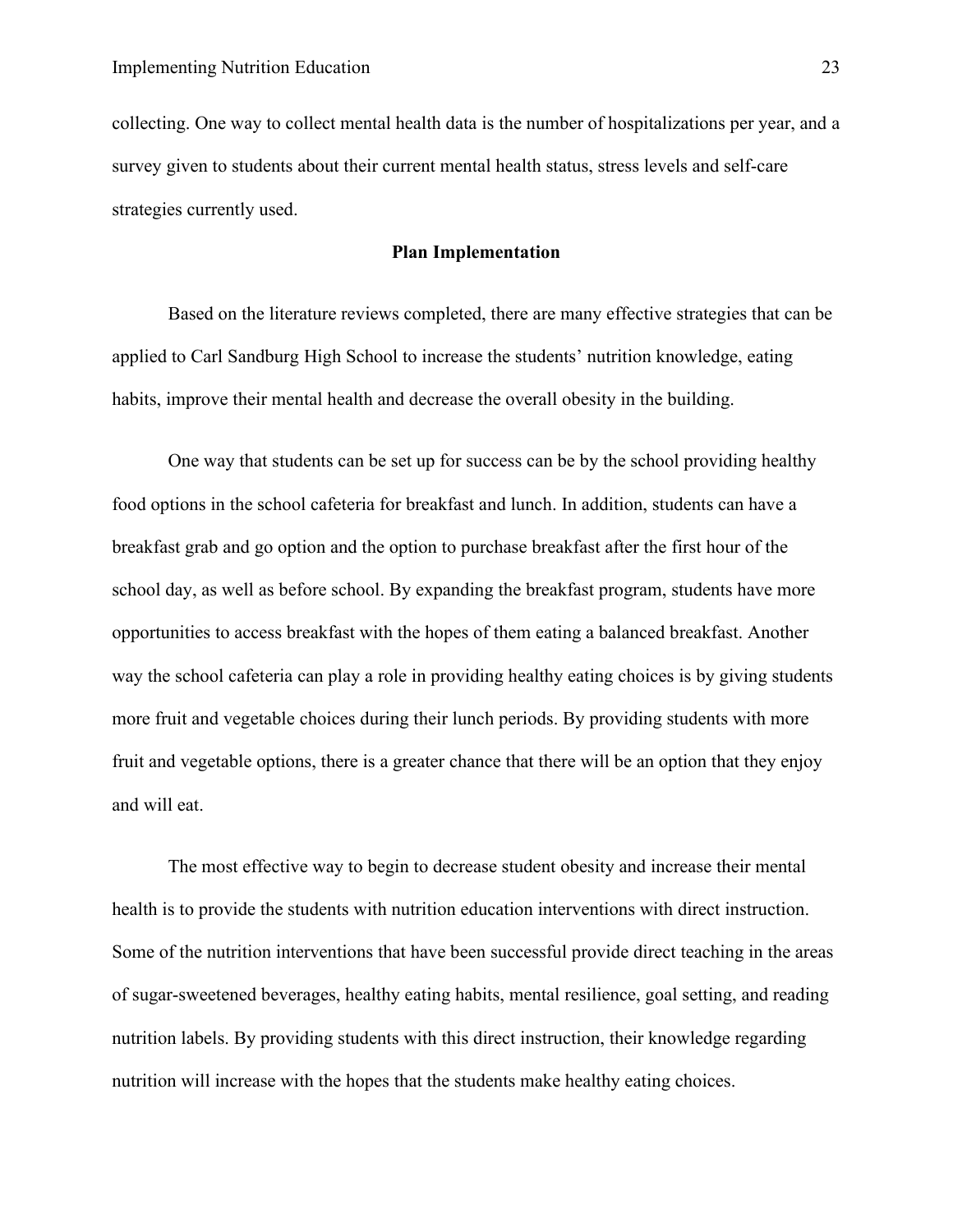Family involvement in healthy eating and nutrition education is another way to provide students with information and ways to make healthy eating choices that impact their mental health. By encouraging students and giving students talking points to start discussions surrounding healthy eating in the home, parents can have a direct impact on the food choices that their children are making. These food choices impact the children's mental health, as well as their physical health. Similarly, students reported that they ate healthier food at their home rather than at school. Therefore, when parents have open conversations with their children regarding healthy eating habits, benefits can be evident.

 To address the problem with the timing of breakfast and the food served in the cafeteria, there must be a conversation with the food provider as to what food options and cost options. In addition, a conversation must be had with the administration to determine what the school is willing to spend on school nutrition and breakfast options.

 The administration team will choose about four to five nutrition education interventions for the staff members to review and rate. In the building, a nutrition committee will be formed in order to review, test and seek information about a variety of nutrition education programs. Once the committee reviews the nutrition education interventions, they can choose their top two options and the building administration can choose which intervention the building will use. After the nutrition education intervention has been selected and approved by administration, the committee will create a presentation and present the selected nutrition education intervention to the school during a Wednesday morning meeting. During this meeting with the staff, the committee will explain how by implementing a nutrition education intervention can help students make healthy food choices, reduce their BMI and in turn improve their mental health. The staff will then be trained on the nutrition education intervention and provided with the frequency and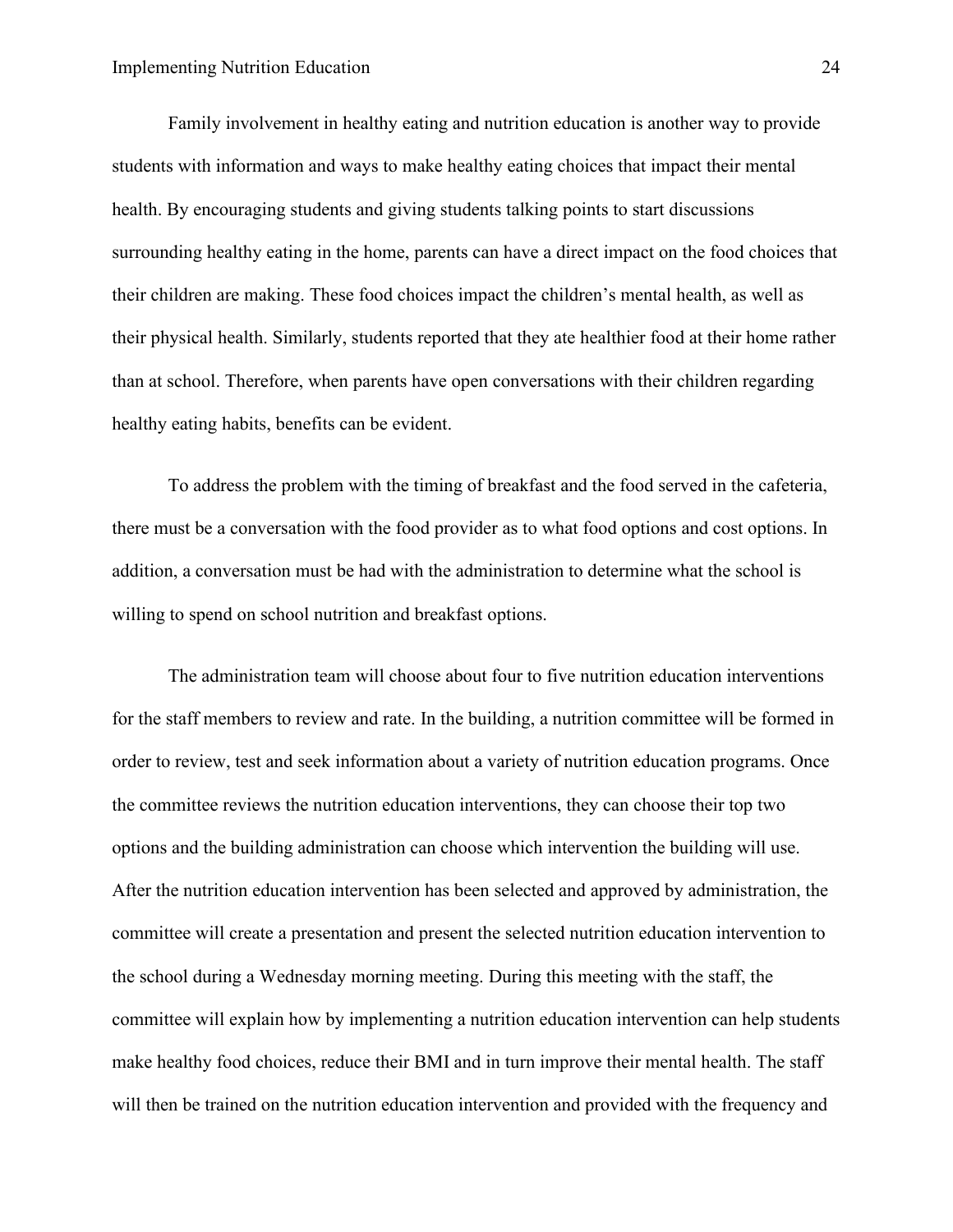times that they will be providing the intervention, as well as how data will be collected to determine if the nutrition education intervention is effective.

 Once the nutrition education intervention has been purchased and confirmed, a letter to parents explaining the frequency of the intervention, the summary of the curriculum of the intervention, and the purpose of the nutrition education intervention. Involving parents in this process is necessary, as parents can reinforce healthy eating habits at home and can become involved.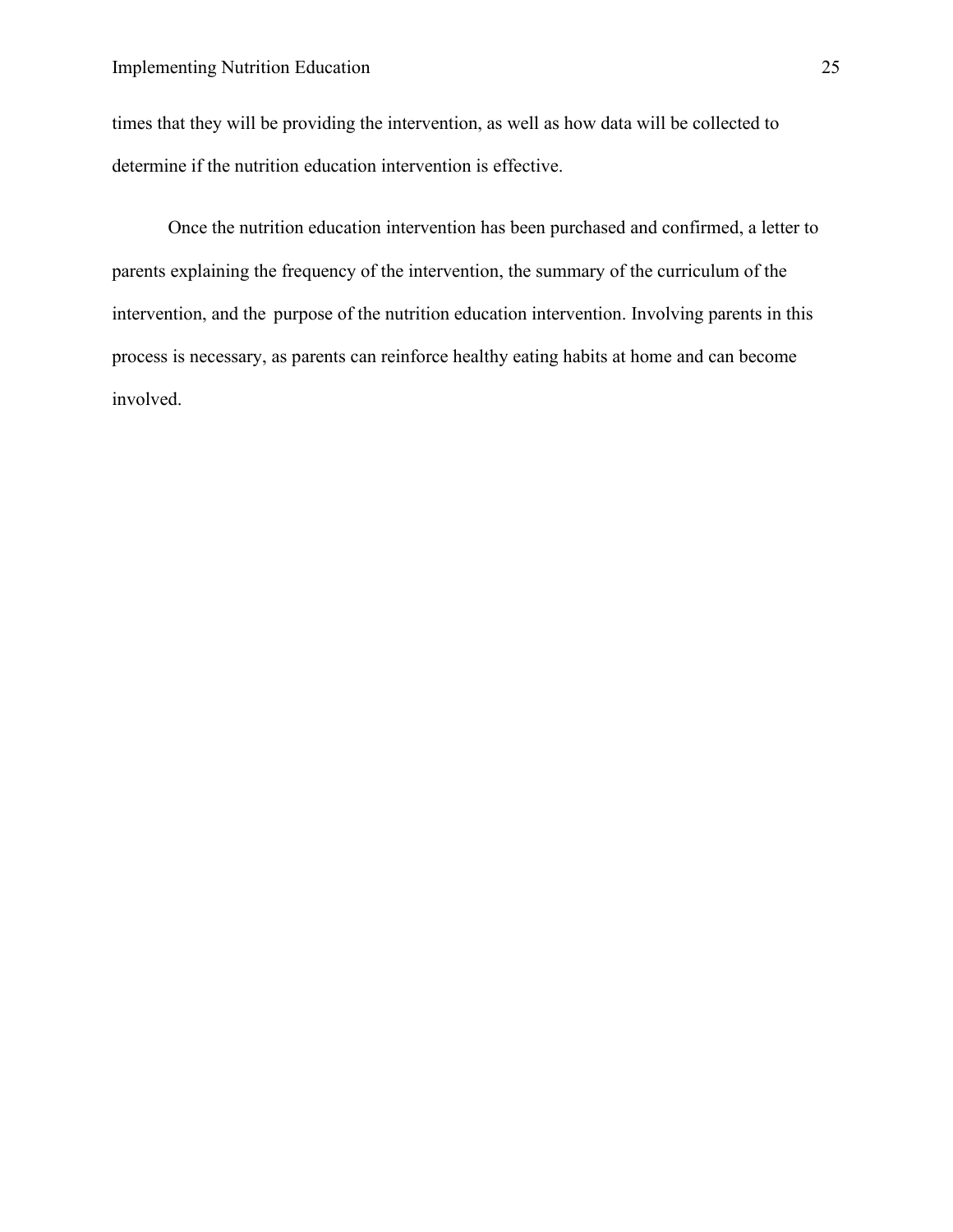#### **Assessment**

<span id="page-26-0"></span>The implementation of this school improvement plan should begin during the summer of 2022. During the summer, the administration team will determine possible nutrition education programs that fit into the school's budget and contact each company for additional information. During the summer, the administration team will also begin having conversations about budget for the upcoming school year and begin communications with the district's breakfast and lunch provider as to what healthy food options can be provided and the beginning steps of an expanded breakfast program.

When the 2022-2023 school year starts, the administration team will send out a survey to determine what teachers may be interested in being part of the nutrition education intervention selection committee. Once feedback is received, the committee will be developed and begin work in fall of 2022. Overall, this process should start in summer 2022 and will be completed and implemented with students by the fall of 2023.

One of the resources used will be the Health and Physical Education teachers, as they have attended direct instruction in the area of nutrition education interventions and have experience implementing and teaching students about nutrition.

Other resources that can be used are the nutrition education intervention companies. By requesting information and talking with representatives from those companies, information regarding the interventions can be learned in order to determine if it is a good fit for Carl Sandburg High School.

The administration team at Carl Sandburg High School will be a crucial part of implementing this plan, as they are the leaders of the building and they have an understanding of the current and future school budget, as well as the scheduling of the building.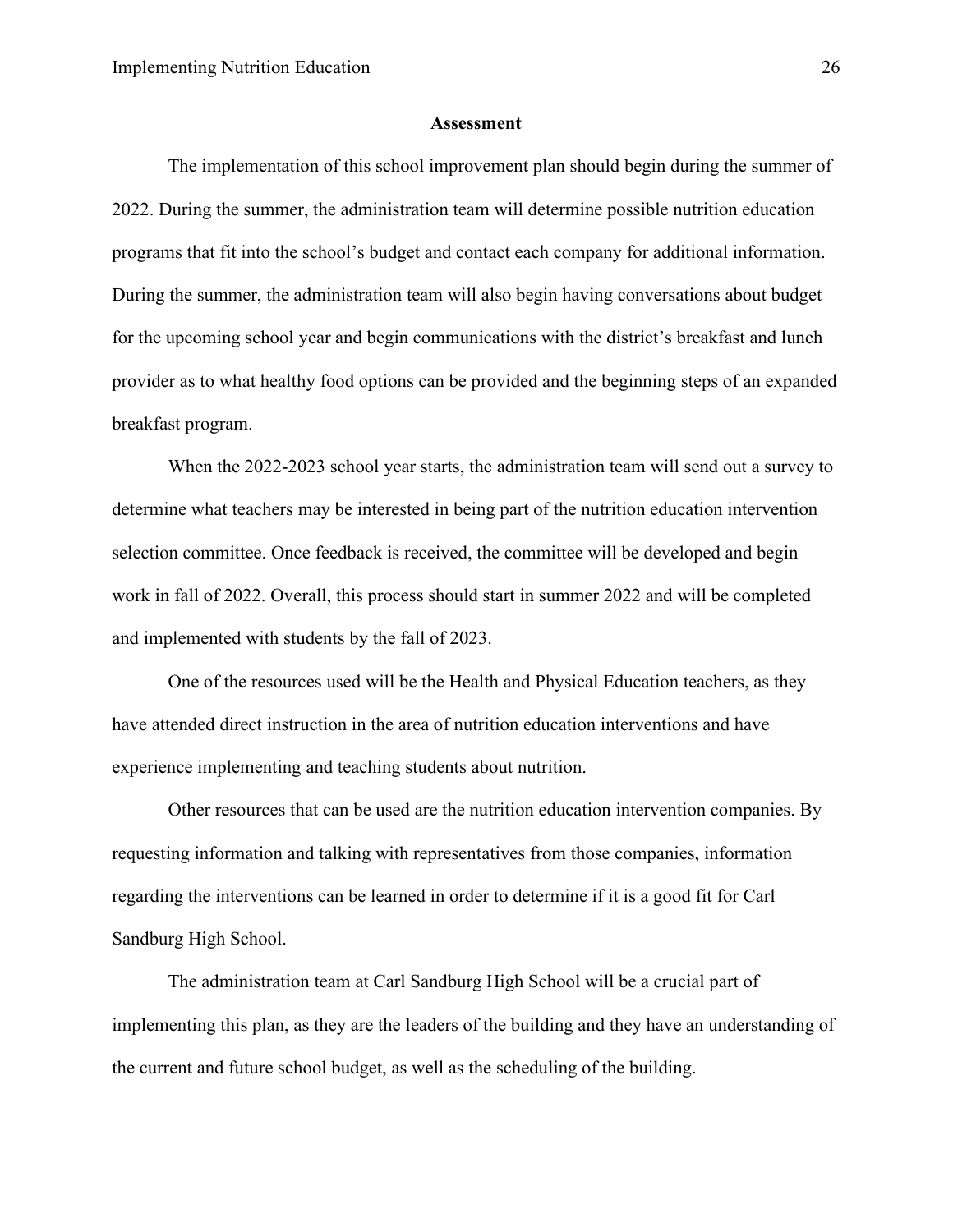The nutrition education intervention committee members are another crucial part of implementing this school improvement plan and ensuring that a reliable and solid nutrition education intervention is selected.

In addition, the school cafeteria food vendor is also a crucial resource, as they can provide food options, school breakfast and lunch program examples they have seen success in and the steps they require to implement healthier eating choices and an expanded breakfast program.

The students also play a role in the implementation of the school improvement plan. This plan directly affects the students; therefore it is important that they have input and can give feedback as to the healthy food choices that will be provided. Additionally, the students will provide feedback as to their comfortability level with their Body Mass Index (BMI) percentage being recorded and analyzed.

During the implementation process, the administration team will be responsible for analyzing the cost of implementing an expanded school breakfast program and providing more healthy food options during breakfast and lunch. Furthermore, the administration team will choose 4-5 nutrition education interventions that are cost effective and appropriate for Carl Sandburg High School. After a nutrition education intervention program has been selected by the nutrition education committee, administration is responsible for setting aside time in the fall for all staff members to be trained in the intervention. The administration team will also determine the schedule the building will use to provide the students with the nutrition education intervention.

The nutrition education committee is responsible for reviewing all nutrition education intervention programs and selecting the top choice that they believe will be most effective for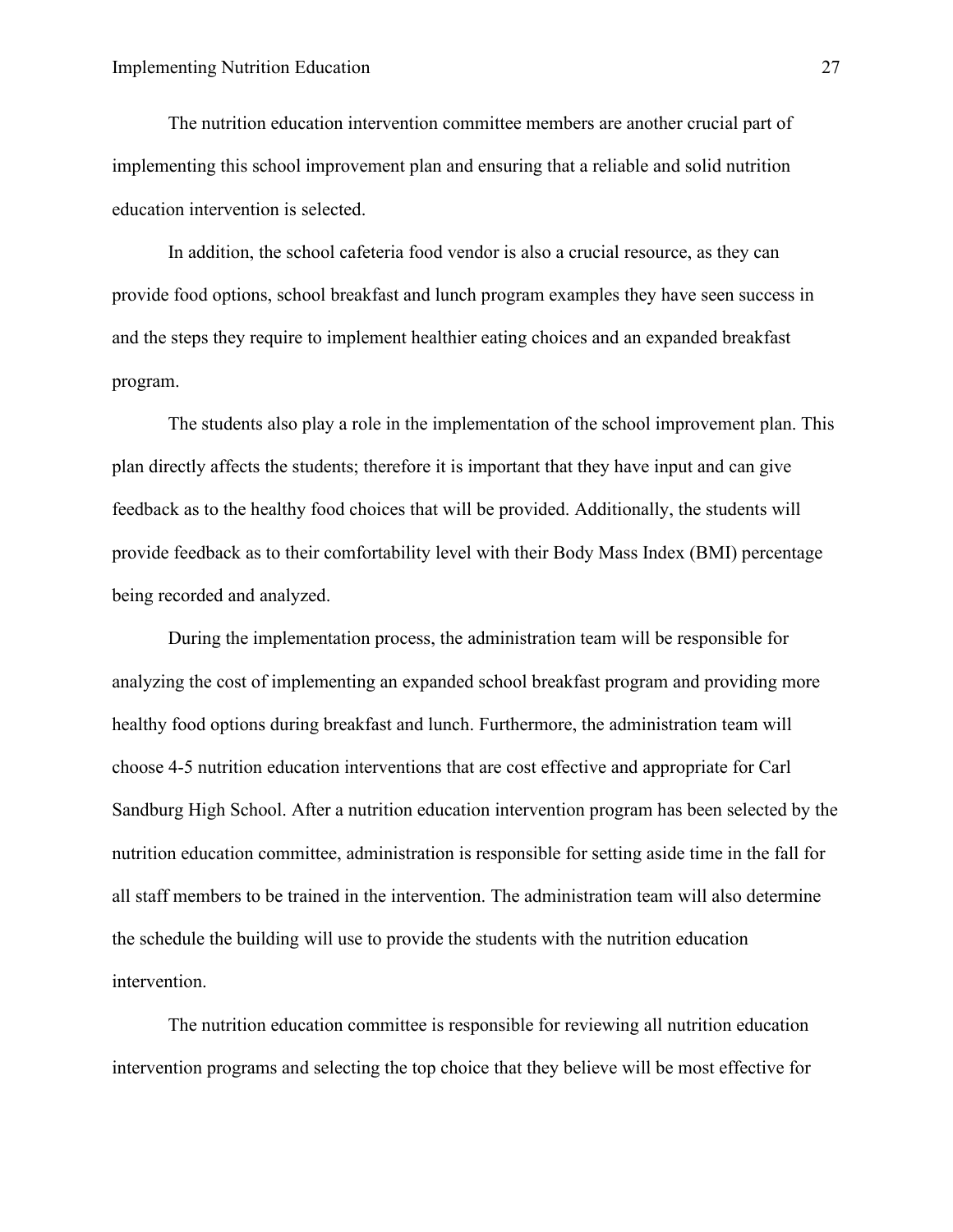Carl Sandburg High School students. After the nutrition education intervention program has been approved and selected, the nutrition education committee will present the selected intervention program to the staff.

This plan will be monitored with Fitnessgram data that is taken by Carl Sandburg High School sophomore Physical Education teachers. Fitnessgram data will provide student BMI, mile time, push-ups and sit-ups and will compare the Carl Sandburg High School data to national averages.

In addition, 5Essentials data from Carl Sandburg High School will be used to determine the students' mental health and quality of life. When looking at the 5Essentials Survey completed by Carl Sandburg High School students, the specific heading that will provide the information needed is the students' perception of the supportiveness (ex. trustworthiness, relationships) between teachers and students at Carl Sandburg High School.

A barrier to the success of this plan is the student BMI data. As a school, we previously discontinued recording students' BMI due to students feeling uncomfortable. Because of the mental health concerns students are currently facing, at times, the students struggle with self image issues and by telling them their BMI, this might become a trigger instead of a motivator.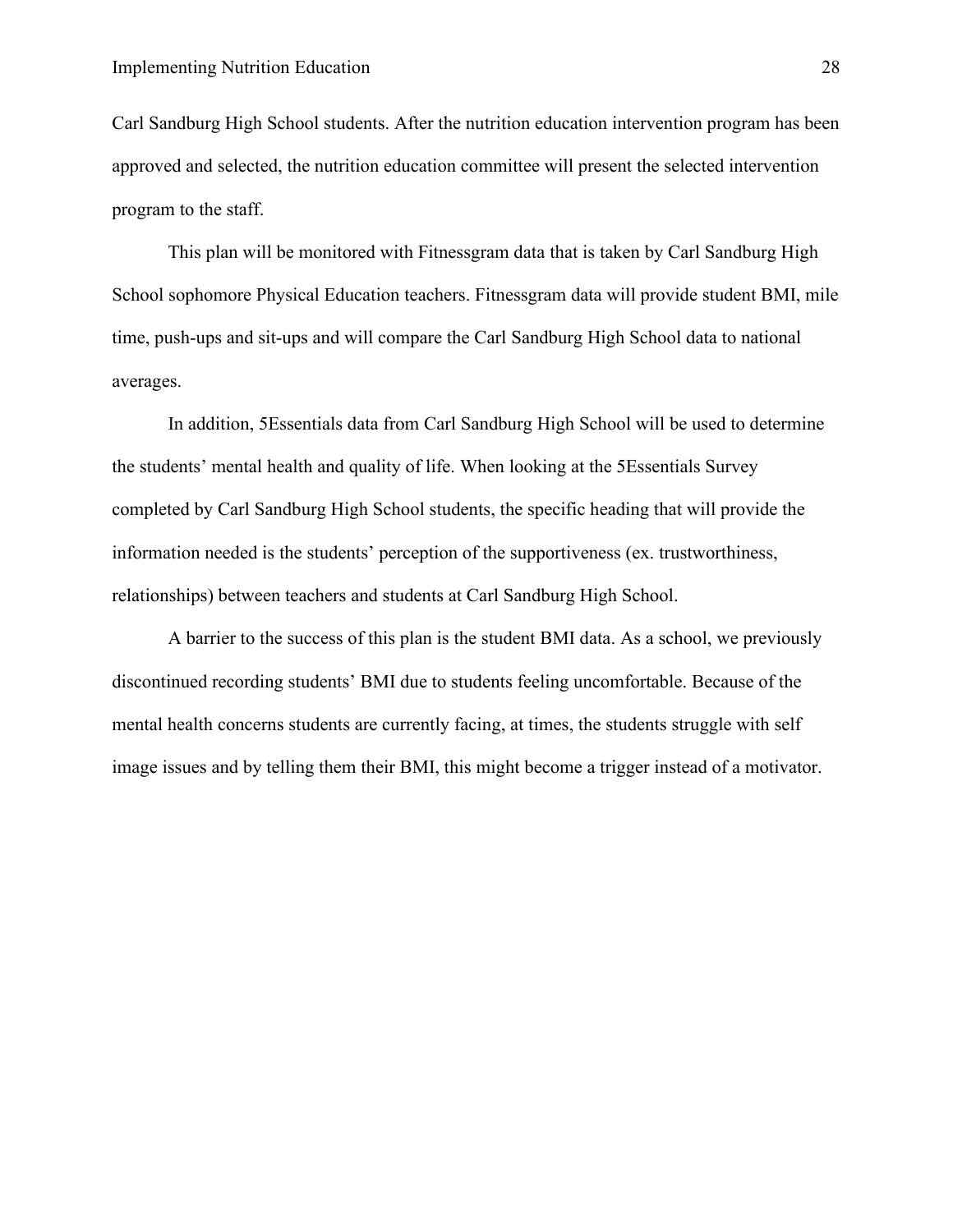#### **Conclusion**

<span id="page-29-0"></span>Since the COVID-19 pandemic began, as a nation, we have found mental health at the forefront of many conversations. Students across the United States are struggling with mental health concerns, and some of these mental health concerns can be extinguished by targeting student eating habits and behaviors. The problem that teachers at Carl Sandburg High School have been faced with is the students' decrease in quality of life and decrease in their fitness abilities, which reveals that students are overweight and are displaying unhealthy eating habits. This school improvement plan focused on providing students with a nutrition education intervention program to lower the students' Body Mass Index (BMI) and increase their quality of life. As well as, providing students with an expanded school breakfast program and providing students with healthier choices during breakfast and lunch.

At Carl Sandburg High School, a committee of volunteer teachers will examine a variety of different nutrition education interventions and determine which intervention is most appropriate for the students. The administration team will work with the district's breakfast and lunch provider to expand their breakfast program and provide healthier food options. Data will be taken using FitnessGram data (BMI, mile time, push-ups, sit-ups), as well as 5Essentials survey data targeting the students' perception of the supportiveness (ex. trustworthiness, relationships) between teachers and students. Once the nutrition education intervention is in place, students will become more educated and will make healthier food choices to improve their mental and physical health and wellbeing.

By providing students with a positive environment with healthy food choices and the resources to make educated and informed decisions surrounding food, students can decrease their BMI and increase their quality of life.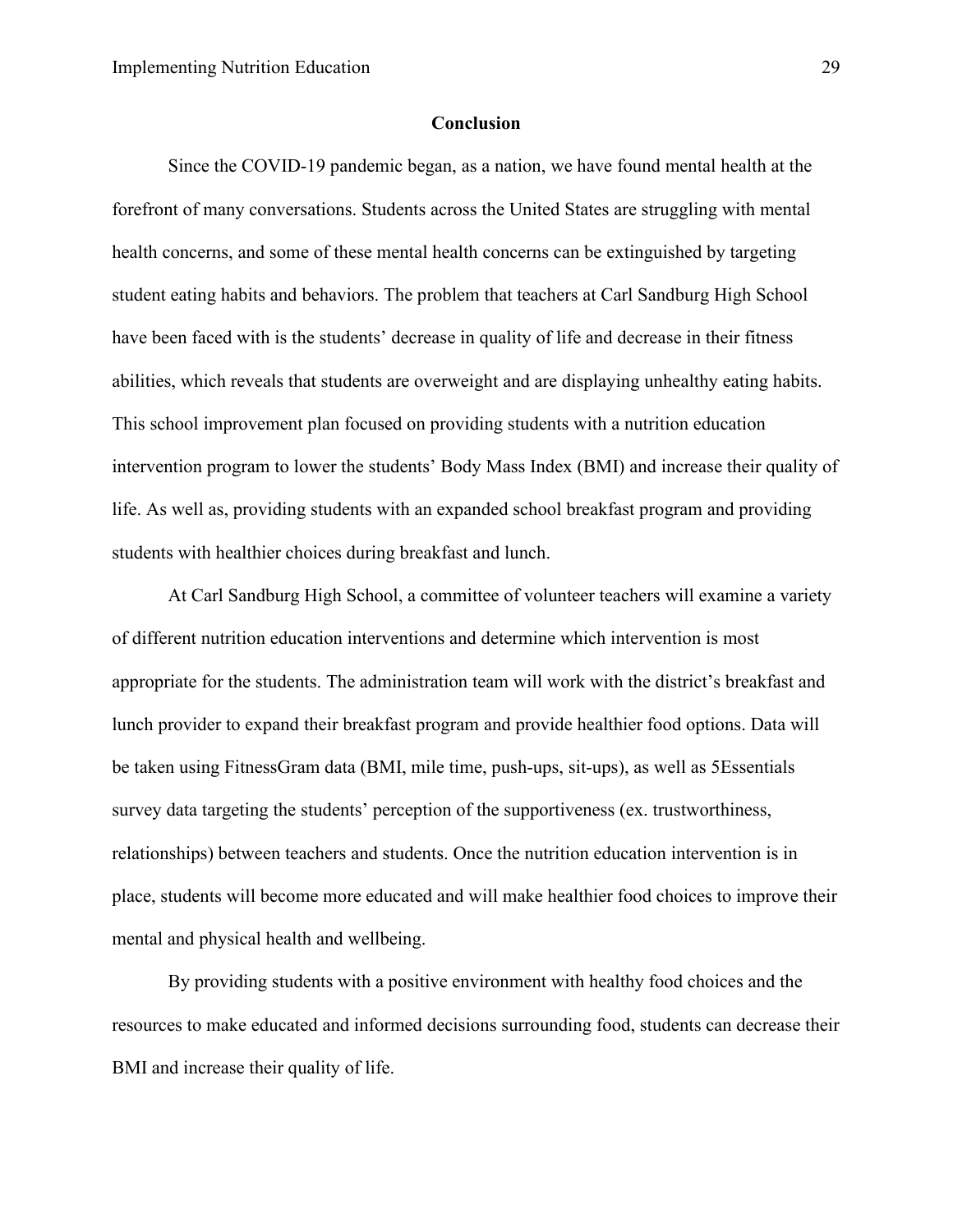#### References

- <span id="page-30-0"></span>*5Essentials school reports - carl sandburg high school*. 5Essentials school reports - carl sandburg high. (n.d.). Retrieved March 6, 2022, from https://tinyurl.com/s2yyfzsv
- Bhurosy, T., & Thiagarajah, K. (2019). Are eating habits associated with adequate sleep among high school students? *Journal of School Health*, *90*(2), 81–87.<https://doi.org/hqqn>
- Centers for Disease Control and Prevention. (2021, April 5). *Childhood obesity facts*. Centers for Disease Control and Prevention. Retrieved March 7, 2022, from

<https://tinyurl.com/2p9ykhxp>

- Cheng, F. W., Monnat, S. M., & Lohse, B. (2015). Middle school-aged child enjoyment of food tastings predicted interest in nutrition education on osteoporosis prevention. *The Journal of School Health*, *85*(7), 467–476.<https://doi.org/hqqp>
- Cluss, P. A., Fee, L. A., Culyba, R. J., Bhat, K. B., & Owen, K. (2014). Effect of food service nutrition improvements on elementary school cafeteria lunch purchase patterns. *Journal of School Health*, *84*(6), 355–362.
- *Cons HSD 230: District Snapshot*. CONS HSD 230 | District Snapshot. (n.d.). Retrieved November 7, 2021, from<https://tinyurl.com/4ha32xu6>
- *Consolidated High School District 230 / homepage*. Consolidated High School District 230 / Homepage. (n.d.). Retrieved March 6, 2022, from https://www.d230.org/
- Cory, M., Johnston, B., & Nelson, D. (2021). A student‐driven community engagement model for school nutrition education programs. *The Journal of School Health*, *91*(12), 1024– 1029.<https://doi.org/gnrq8p>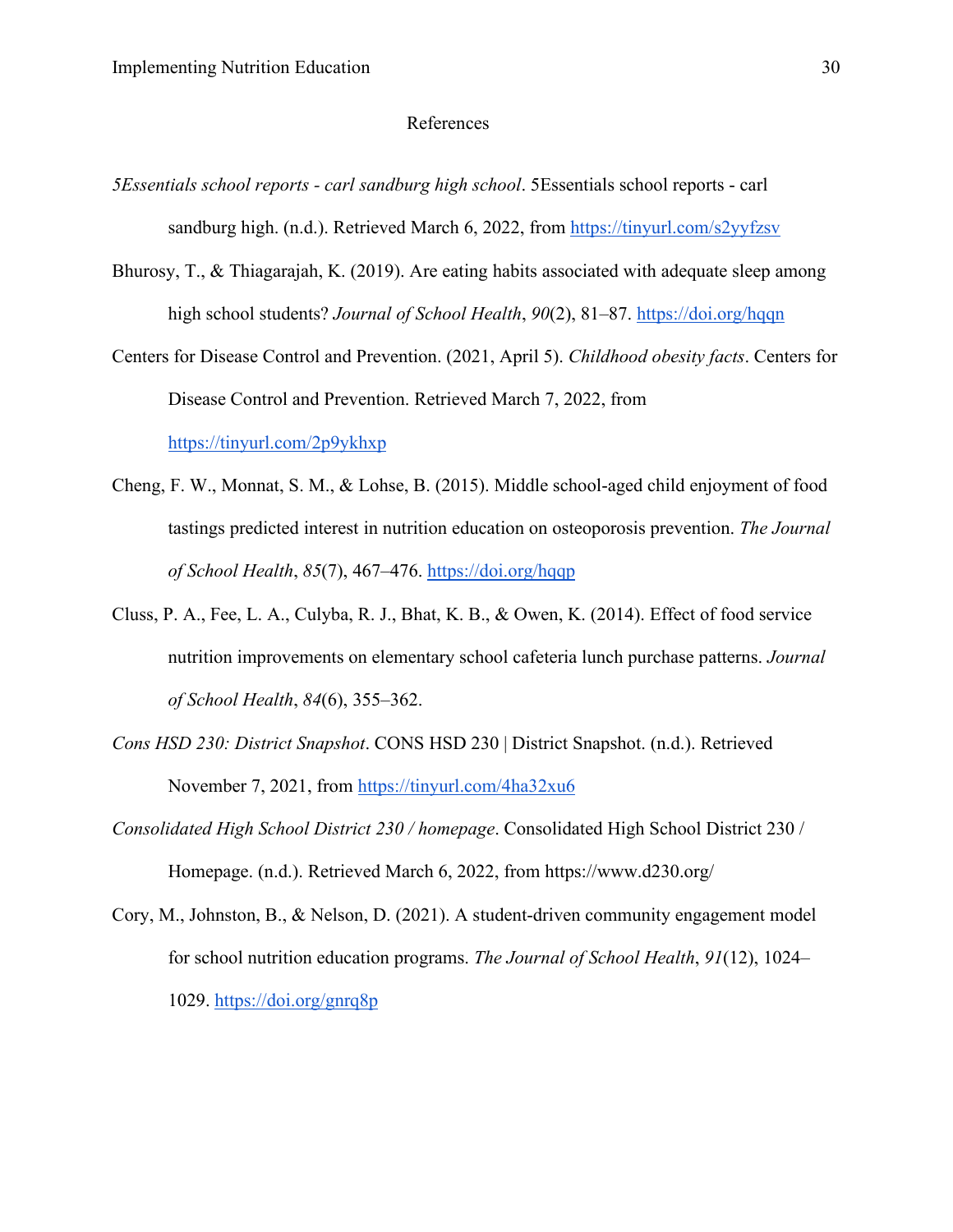- Cvjetan, B., Utter, J., Robinson, E., & Denny, S. (2014). The social environment of schools and adolescent nutrition: associations between the school nutrition climate and adolescents' eating behaviors and body mass index. *Journal of School Health*, *84*(10), 677–682.
- Dupart, G., Berry, D. C., D'Auria, J., Sharpe, L., McDonough, L., Houser, M., Flanary, S., & Koppelberger, S. (2019). A nurse-led and teacher-assisted adolescent healthy weight program to improve health behaviors in the school setting. *Journal of School Nursing*, *35*(3), 178–188.
- Godoy-Izquierdo, D., Lara, R., Ogallar, A., Rodríguez-Tadeo, A., Ramírez, M. J., Navarrón, E., & Arbinaga, F. (2021). Psychosocial and diet-related lifestyle clusters in overweight and obesity. *International Journal of Environmental Research and Public Health*, *18*(12). <https://doi.org/hqqr>
- Gold, A., Larson, M., Tucker, J. and Strang, M. (2017), Classroom nutrition education combined with fruit and vegetable taste testing improves children's dietary intake. *Journal of School Health*, 87: 106-113.
- Gosliner, W. (2014). School-level factors associated with increased fruit and vegetable consumption among students in california middle and high schools. *Journal of School Health*, *84*(9), 559–568.
- Hakim, S. M., & Meissen, G. (2013). Increasing consumption of fruits and vegetables in the school cafeteria: the influence of active choice. *Journal of Health Care for the Poor and Underserved*, *24*(Suppl 2), 145–157.
- Hall, E., Chai, W., & Albrecht, J. A. (2016). A qualitative phenomenological exploration of teachers' experience with nutrition education. *American Journal of Health Education*, *47*(3), 136–148.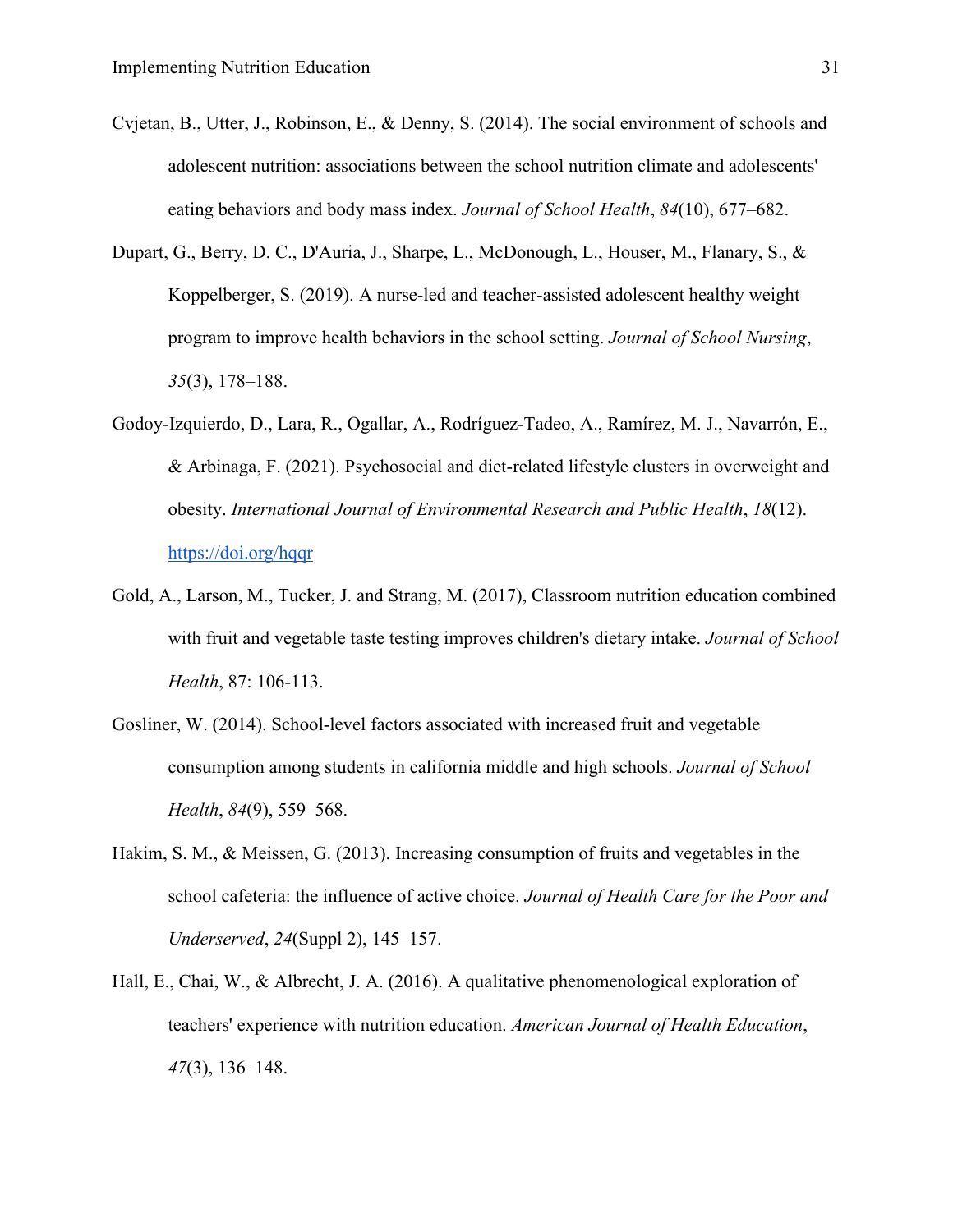- Healy, N., Joram, E., Matvienko, O., Woolf, S., & Knesting, K. (2015). Impact of an intuitive eating education program on high school students' eating attitudes. *Health Education, 115*(2), 214-228.<https://doi.org/gh4csg>
- Heo, M., Irvin, E., Ostrovsky, N., Isasi, C., Blank, A. E., Lounsbury, D. W., Fredericks, L., Yom, T., Ginsberg, M., Hayes, S., & Wylie-Rosett, J. (2016). Behaviors and knowledge of healthcorps new york city high school students: nutrition, mental health, and physical activity. *Journal of School Health*, *86*(2), 84–95.
- Isoldi, K. K., & Dolar, V. (2015). Blending better beverage options: a nutrition education and experiential workshop for youths. *Journal of Obesity*, *2015*.<https://doi.org/f7cb54>
- Kumar, G. S., Bryan, M., Bayakly, R., Drenzek, C., Merlo, C., & Perry, G. S. (2017). Reported motivations for and locations of healthy eating among georgia high school students. *Journal of School Health*, *87*(5), 353–362.
- Melnyk, B. M., Jacobson, D., Kelly, S. A., Belyea, M. J., Shaibi, G. Q., Small, L., O'Haver, J. A., & Marsiglia, F. F. (2015). Twelve-month effects of the cope healthy lifestyles teen program on overweight and depressive symptoms in high school adolescents. *Journal of School Health*, *85*(12), 861–870.
- Mendoza-Muñoz M, Adsuar, J. C., Pérez-Gómez J, Muñoz-Bermejo L, Garcia-Gordillo MÁ, & Carlos-Vivas, J. (2020). Well-being, obesity and motricity observatory in childhood and youth (womo): a study protocol. *International Journal of Environmental Research and Public Health*, *17*(6).<https://doi.org/hqqs>
- Meredith, M. D., & Welk, G. (2007). *Fitnessgram/Activitygram: Test administration manual*. Human Kinetics.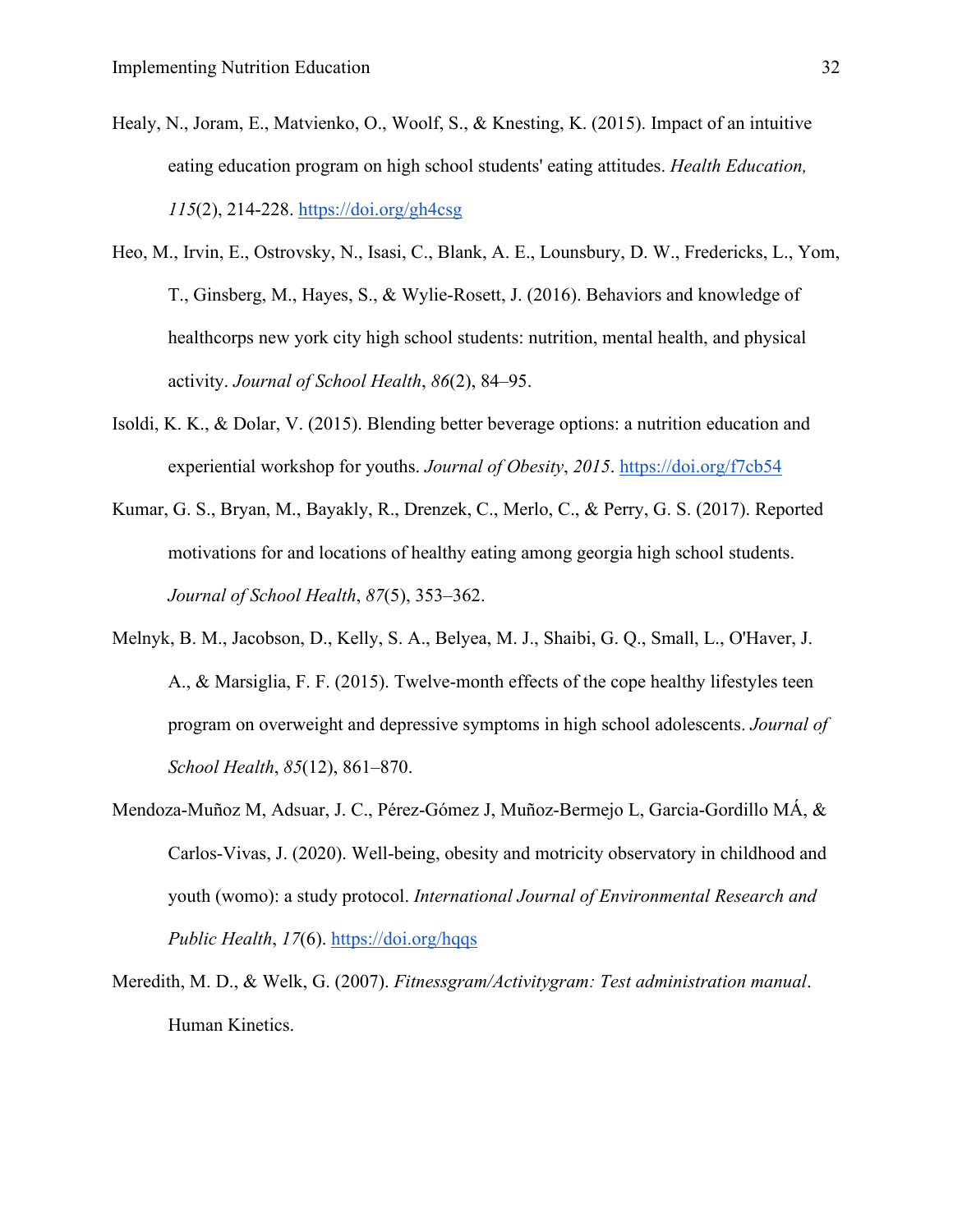- *Orland Park, IL Census*. Data USA. (n.d.). Retrieved March 6, 2022, from <https://tinyurl.com/3d6tkxvj>
- Patton-Lopez, M. M., Manore, M. M., Branscum, A., Meng, Y., & Wong, S. S. (2018). Changes in sport nutrition knowledge, attitudes/beliefs and behaviors following a two-year sport nutrition education and life-skills intervention among high school soccer players. *Nutrients*, *10*(11).<https://doi.org/hqqt>
- Payne, M. E., Porter Starr, K. N., Orenduff, M., Mulder, H. S., McDonald, S. R., Spira, A. P., Pieper, C. F., & Bales, C. W. (2018). Quality of life and mental health in older adults with obesity and frailty: associations with a weight loss intervention. *The Journal of Nutrition, Health & Aging*, *22*(10), 1259–1265.<https://doi.org/gkf38d>
- Porter, K. J., Koch, P. A., & Contento, I. R. (2018). Why and how schools make nutrition education programs "work". *Journal of School Health*, *88*(1), 23–33.
- Reinehr, T. (2018). Long-term effects of adolescent obesity: time to act. *Nature Reviews.Endocrinology, 14*(3), 183-188.<https://doi.org/gckrjf>
- Rossa-Roccor, V., Richardson, C. G., Murphy, R. A., & Gadermann, A. M. (2021). The association between diet and mental health and wellbeing in young adults within a biopsychosocial framework. *Plos One*, *16*(6), 0252358.<https://doi.org/hqqv>
- Shanafelt, A., Magliocco, B., Milbrath, K., Nanney, M., & Caspi, C. (2019). An economic analysis of updating and expanding school breakfast program offerings in high schools. *Journal of School Health*, *89*(5), 417–422.
- Sousa, P., Duarte, E., Ferreira, R., Esperança, A., Frontini, R., Luís, L., Dias, S. S., & Marques, N. (2019). An mhealth intervention programme to promote healthy behaviors and prevent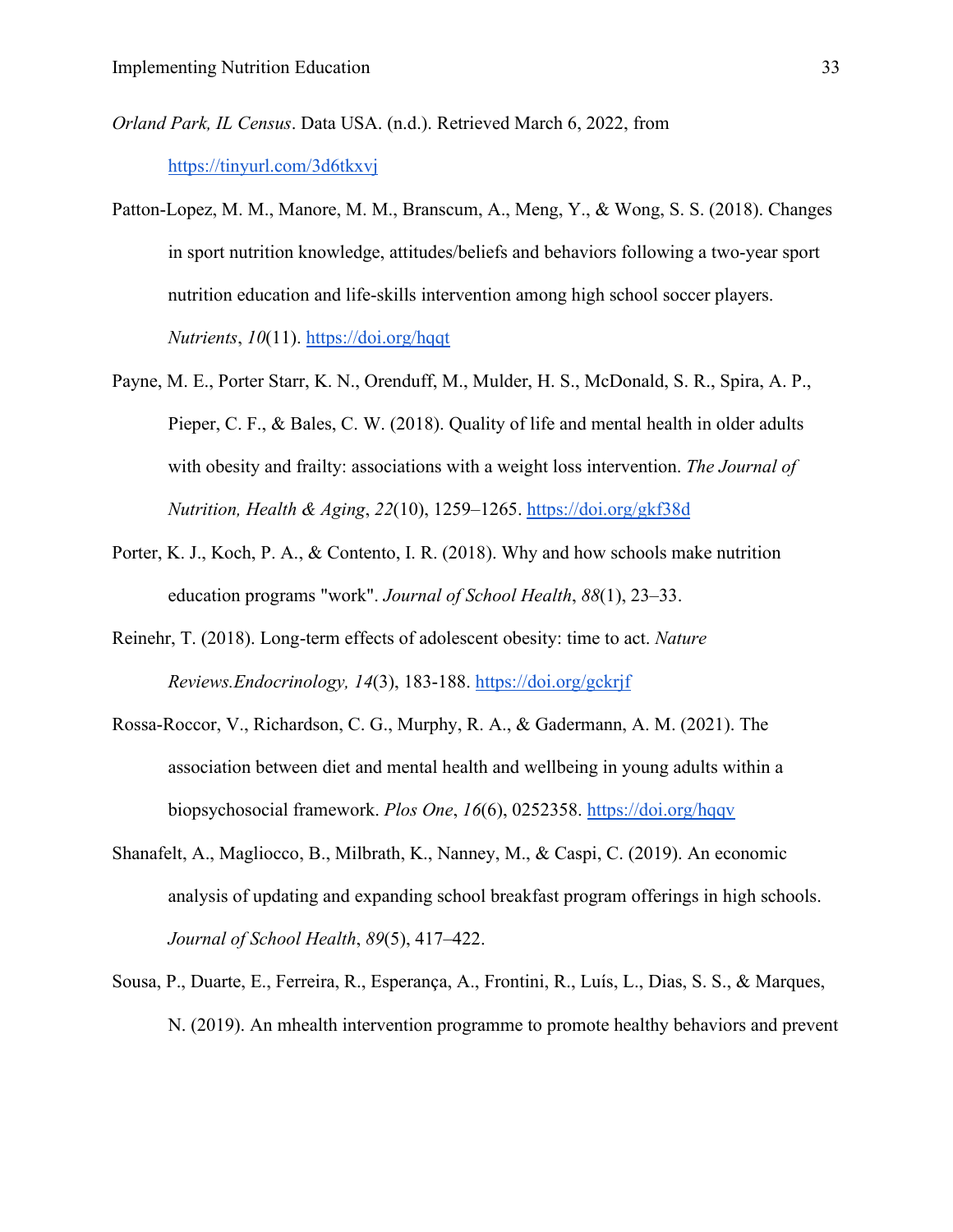adolescent obesity (teenpower): a study protocol. *Journal of Advanced Nursing*, *75*(3), 683–691.<https://doi.org/gg5n3s>

- Wall, D. E., Least, C., Gromis, J., & Lohse, B. (2012). Nutrition education intervention improves vegetable-related attitude, self-efficacy, preference, and knowledge of fourth-grade students. *Journal of School Health*, *82*(1), 37–43.
- Wingert, J. R., Wasileski, S. A., Peterson, K., Mathews, L. G., Lanou, A. J., & Clarke, D. (2014). The impact of integrated student experiences on learning. *Journal of the Scholarship of Teaching and Learning, 14*(1), 42-58.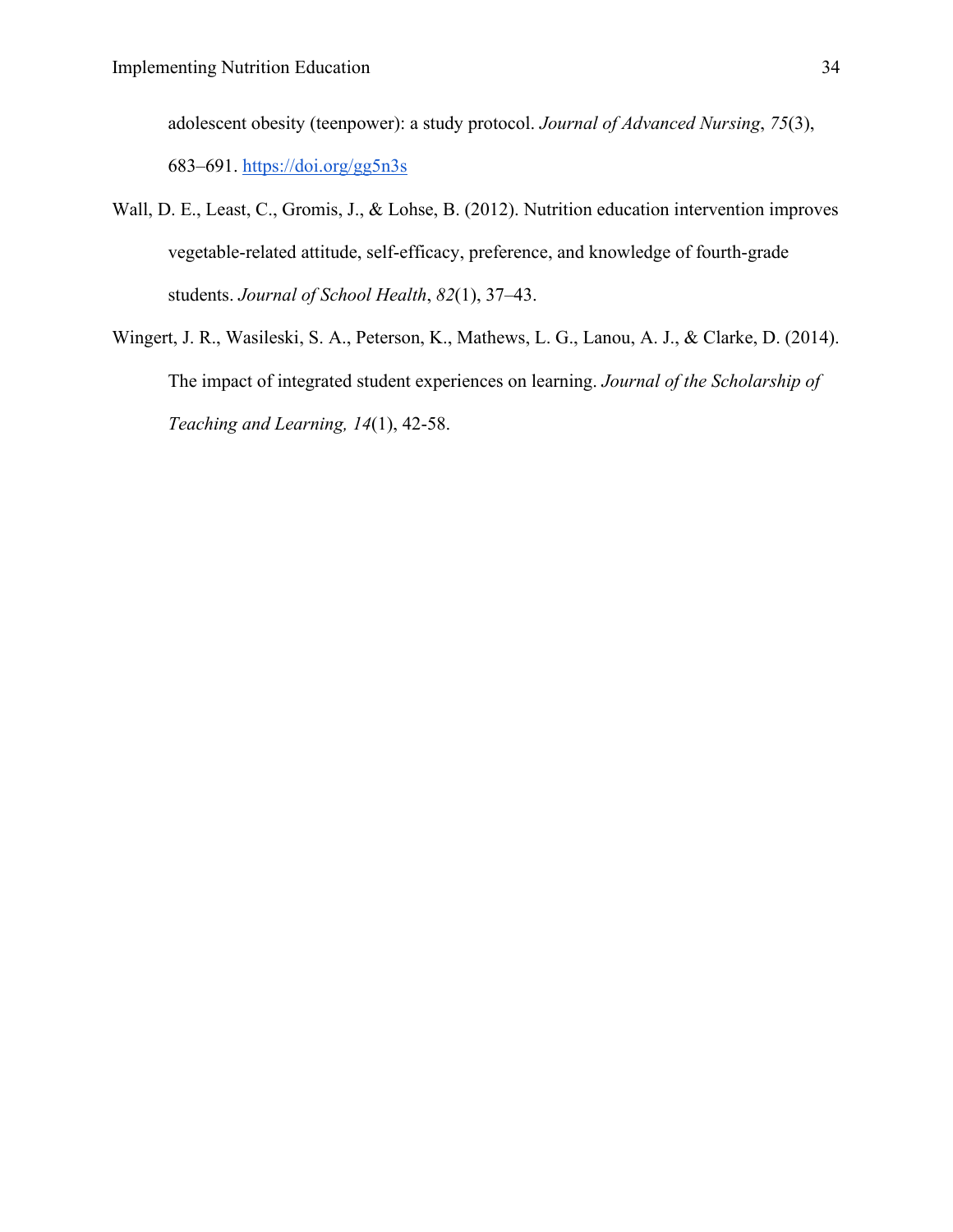### Appendix A

### **Table 1**

*Carl Sandburg High School Sophomore Average Fitnessgram Scores Compared to Fitnessgram* 

*State Standards*

|                | <b>Male Average</b> | <b>Male Standard</b> | <b>Female Average</b> | <b>Female Standard</b> |
|----------------|---------------------|----------------------|-----------------------|------------------------|
| Abdominal Curl | 54.2                | 24-47                | 42                    | 18-35                  |
| Push-Up        | 17.2                | 18-35                | 10.6                  | $7 - 15$               |
| Pacer          | 56.4                | 51-94                | 35                    | $32 - 51$              |
| Mile           | 8:16                | $7:00-9:00$          | 10:25                 | 8:00-10:00             |